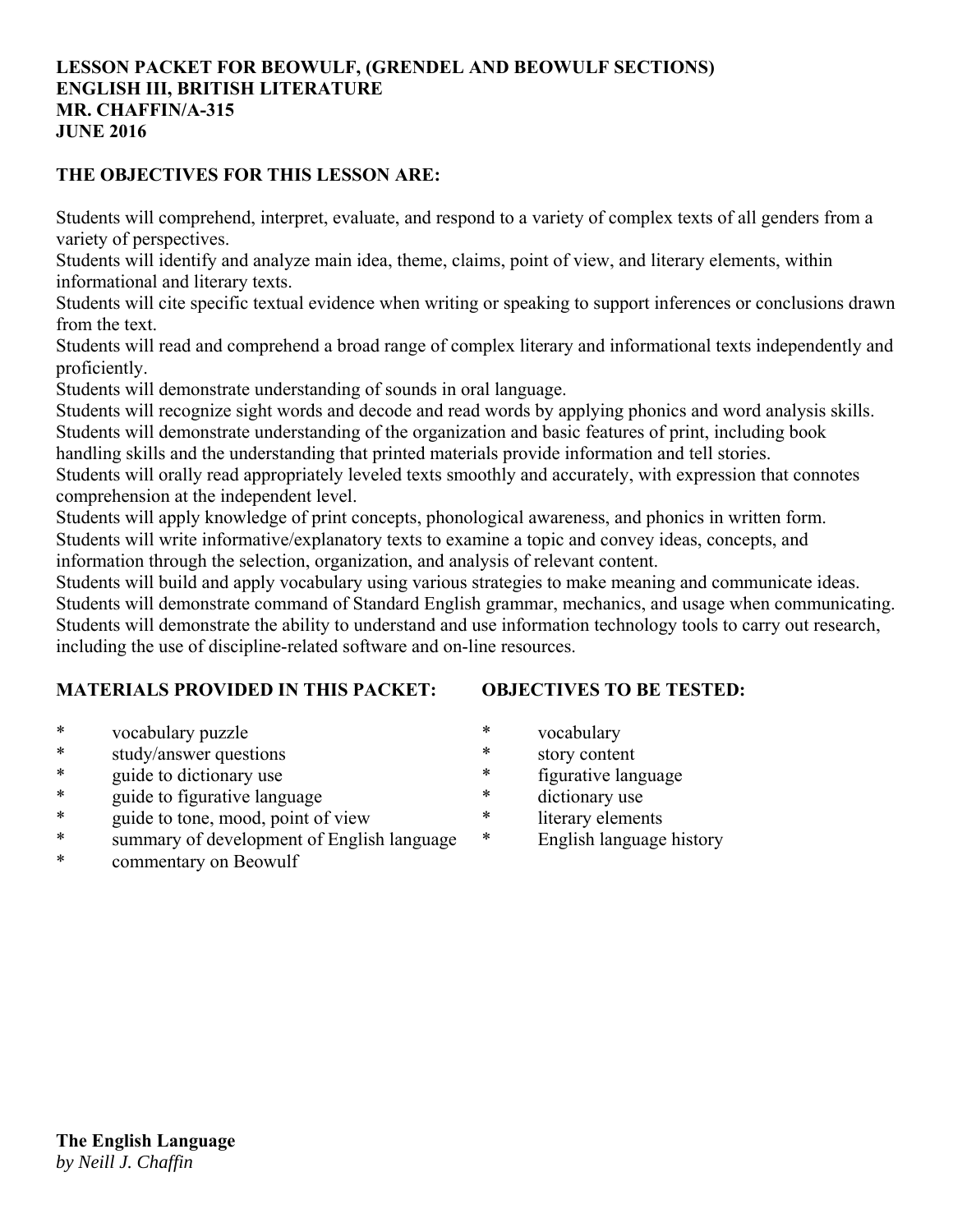Modern English is the culmination of many centuries of linguistic development. It is classified as a Western Germanic language of the Indo-Arian branch of the Indo-European language family. It is most closely related, in terms of grammar and usage, to Dutch, Modern Low German (Plattdeutsch), Flemish, Afrikaans, and Frisian. A very large percentage of the vocabulary of Modern English is, however, ultimately of Latin origin, either coming from Norman French or Medieval Latin. This influence is due to historical events and cultural/religious influences. English is one of the most widely-spoken language in the modern world and the single most widely-spoken as a second language.

 The language began in the British Isles with the arrival of the Germanic-speaking Angles, Saxons, and Jutes about the middle of the 5th Century A.D. These groups originated around the North Sea and around the Rhine, Elbe, and Weser rivers, in what is now Germany. They moved into the isles as Roman control of the province of Brittania waned. They found a more-or-less Romanized Celtic and pre-Celtic population, except in the far west and north of the isles, where Anglo-Saxon rule never extended.

 The Anglo-Saxons established small competing kingdoms and assimilated the pre-existing population, including some vocabulary from their Celtic dialects and Latin. The people of the northern and western reaches, now Ireland, Scotland, and Wales, never came under Anglo-Saxon rule and maintained their Celtic dialects.

 By about 600 A.D. further Latin influence arrived in the form of Christian missionaries. The next major influence came with the invasions of the Northmen, the Vikings, who spoke a somewhat related language of the Northern Germanic form. The language of the British Isles during this age is now called Old English.

 A dramatic change in the language began with the invasion of the Norman French in 1066 A.D. Establishing themselves as a new ruling class, these descendants of Vikings introduced their version of French into the mix. Over a period of a couple of hundred years, this language, itself a derivative of Latin, mixed with Old English to become what is now referred to as Middle English. Whereas Old English is largely incomprehensible to Modern English users, Middle English can be read and understood, albeit with some difficulty. Latin, as the language of the educated and of the Church, continued to be a direct influence on English.

 Modern English began to emerge as the melding of French and Old English continued. The introduction of the printing press into the British Isles and the slow steady growth of literacy continued this process. Modern English continues to develop and adapt, with Spanish, American Indian languages, and various other sources adding words to our language.

 English is a relatively simple language in terms of grammar and usage. For instance, in comparison to Spanish, English has fewer verb tenses, much fewer verb inflections, and a near total absence of gender/number agreement requirements. There is no noun declension, as in many other languages. The extremely high literacy rates in English-speaking countries and the almost universal presence of mass audio-visual communication (television!), has made English a highly-standardized language. Especially in written language, it is difficult to detect any substantial differences between American, British, Australian, and Canadian English. The single most difficult aspect of English is its chaotic spelling/pronunciation correlation.

# **CHARACTER, TONE, MOOD, POINT OF VIEW**

*by Neill J. Chaffin*

### **SETTING**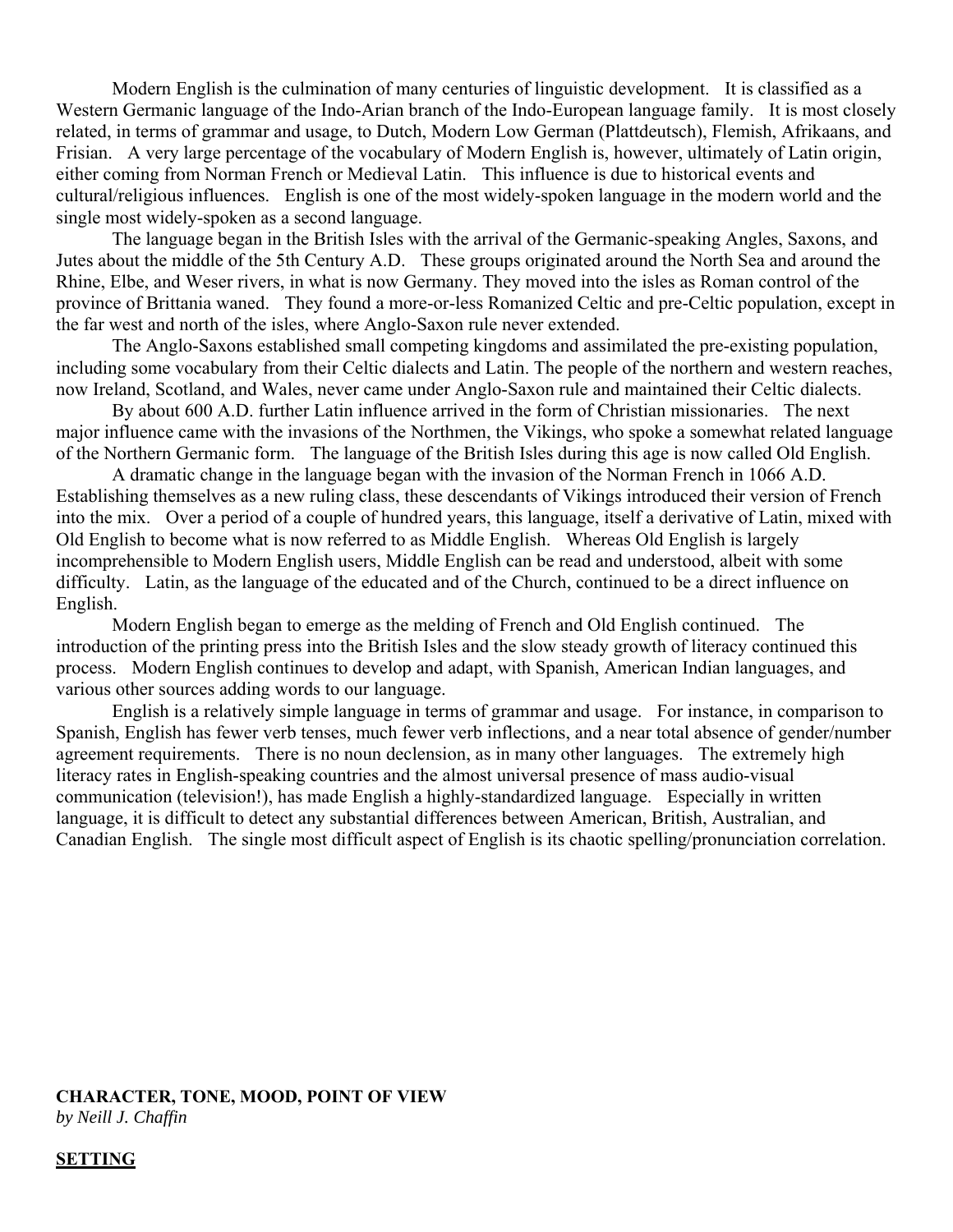Setting is where and when a story takes place. Sometimes setting is vital to the plot of a story; sometimes it is not. A story like *Romeo and Juliet* could take place at nearly any time or in any place, be it in Renaissance Italy or in a modern American city, as in the case of *West Side Story*, which is essentially the same tale. However, as in the case of *The Lord of the Rings*, it is essential that the setting be a fantasy world, remote both in time and location. In Richard Connor's story "The Most Dangerous Game", the remote island setting of the story is essential; otherwise, General Zaroff would never be able to do what he is doing.

Setting can help to set the *mood* or feeling of the story. *"By some curious chance one morning long ago in the quiet of the world, where there was less noise and more green....":* in this line from *The Hobbit*, there is a feeling of peace and tranquility. *"Yet the light only showed them endless lines of straight grey trunks like the pillars of some huge twilight hall. There was a breath of air and a noise of wind, but it had a sad sound....."*: there is a feeling of isolation and uneasiness. *"It had been raining for seven years.....storms so heavy they were tidal waves come over the islands. A thousand forests had been crushed under the rain and grown up a thousand times to be crushed again."* This line from Ray Bradbury's "All Summer in a Day", lends an alien and menacing feeling.

# **PLOT**

Plot is the series of actions and events that go to make up the story. Actions in a story tend to take place in a definite sequence. There is usually an opening event or scene that sets up the *story problem*, as in the case of the meeting at Bilbo's house in the first chapter of *The Hobbit*. The story problem is laid out in considerable detail in the conversation involving the dwarves, Bilbo, and Gandalf. Sometimes a story starts with a *flashback*: an event takes place and then the author sends you back to some preceding event that led up to that point.

In any event, once the story problem is laid out, the main character(s), known as the *protagonist*(s) begins to attempt to solve the story problem. The attempt is slowed or even thwarted by *complications*, delays or obstacles that impede the solution to the story problem. The protagonist must overcome these complications in order for the story to proceed. The protagonist is opposed by the *antagonist(*s), a person, creature, or force that opposes him. In *The Hobbit*, Bilbo is the main protagonist and Smaug the dragon the main antagonist. *Suspense* is built through the complications: will the protagonist prevail or not? Suspense maintains reader interest. *Conflict* is a struggle by a character against some opposing force (*external conflict*) or against opposing forces within himself (*internal conflict*). Boromir, for example, in *The Lord of the Rings*, struggles with the pledge he made at the Council of Elrond as opposed to what he perceives as his duty to defend the interests of Gondor: this is an internal conflict. Frodo struggles against the desire to surrender and put on the Ring and his duty to destroy it: this is an internal conflict. Gandalf struggles with his desire to guide the defense of Middle Earth as against the misguided policies of Denethor, who has been driven mad by grief and despair: this is an external conflict.

The various complications and surmounting of the complications are called *rising action*. These lead to the *climax* of the story, the point at which everything hangs in the balance. Will the protagonist finally succeed in solving the story problem, or will he fail? In *The Hobbit* it is the Battle of the Five Armies. The *resolution* of the story is reached when the protagonist either succeeds in solving the story problem or fails. In *The Hobbit*, it is the victory in the battle and the agreements and accommodations reached by the survivors. *Falling action* is the author's wrapping up of the various loose ends. In *The Hobbit*, it is the return to The Shire.

# **CHARACTER**

*Character* is the physical, emotional, psychological, and moral description of the various people in a story. These characteristics tend to permit, direct, limit, or prevent actions by a character. The secretive, acquisitive, stalwart, and unforgiving nature of the dwarves in *The Lord of the Rings* guide and limit their actions. It is why Dain replies to the veiled threat made by the messenger from Mordor by saying, "The time of my thoughts is my own to spend!" The dwarves of Middle Earth are hard to intimidate! Basic amiability, kindness, and sense of fairness guide the behavior of Frodo. The pride and ambition of Boromir get him into trouble, despite his basically good, generous, brave, and well-meaning personality. He underestimates the power of evil to corrupt good intentions. Aragorn suffers from self-doubt. In "The Most Dangerous Game", General Zaroff is a polite, well-mannered, erudite, and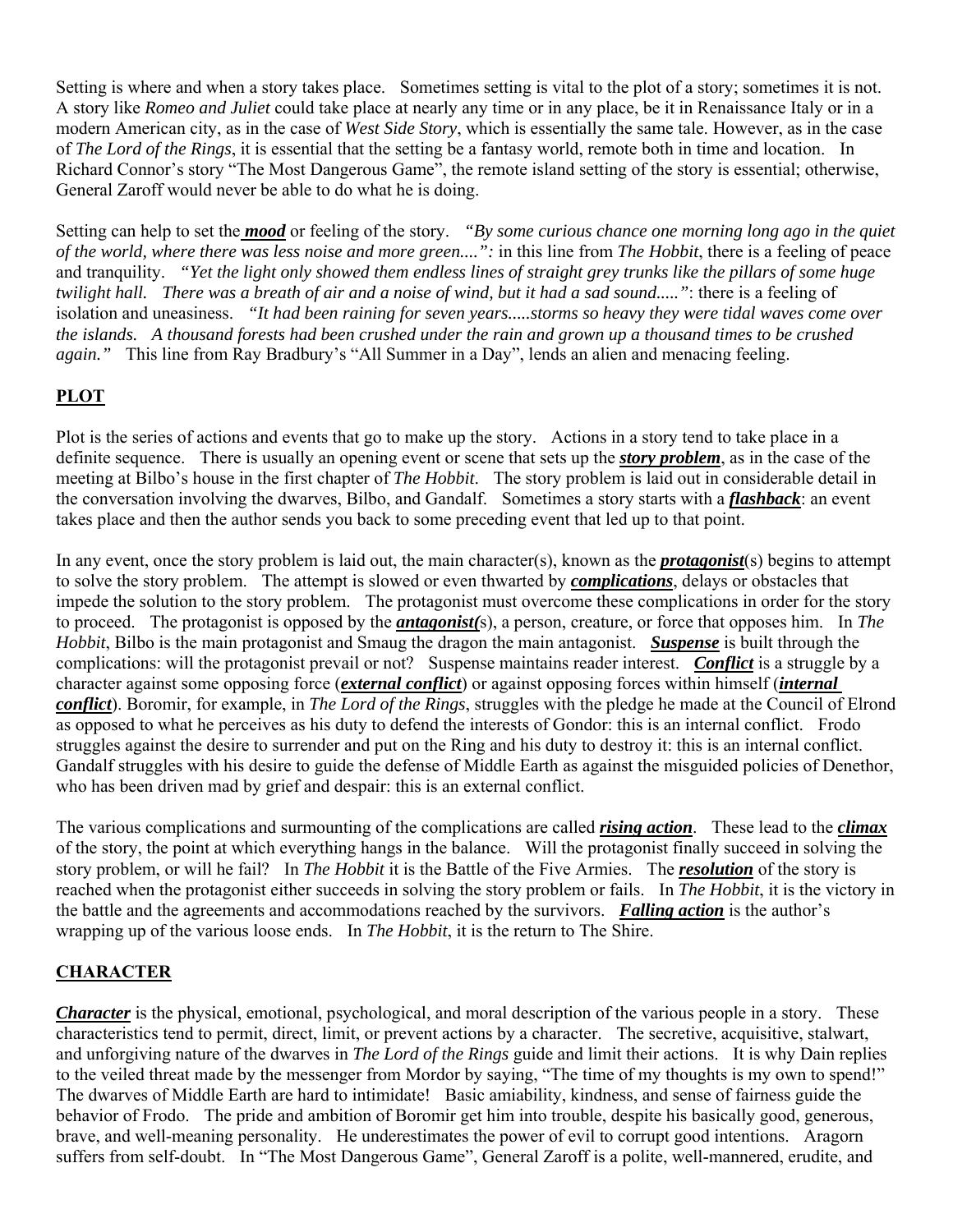charming man: he is also a murderous sociopath, a narcissist to whom other people mean absolutely nothing, except insofar as they are of use to him.

# **TONE**

Tone is the way an author treats a character. He may be sympathetic toward the character, or he may present him in a negative light. The author may make light of a situation, or he may treat it seriously. The tone of *The Hobbit* is much lighter and less serious overall than that of *The Lord of the Rings*, even when describing some evil or sinister character. James Thurber takes a light and comical tone toward the characters based on his own family: the reality is that they are nut cases, and Grandfather is positively dangerous!

# **MOOD**

As mentioned above in the section on setting, *mood* is the feeling evoked by a story. It may be humorous, as in James Thurber's stories "The Night the Ghost Got In" and "The Night the Bed Fell". There may be a mood of horror, as in the catacomb setting of Poe's "The Cask of Amontillado". Mood may change dramatically back and forth as in W.W. Jacob's story "The Monkey's Paw": the dark and stormy night outside the house, representing menace and danger, contrasts with the warm, well-lighted interior of the house, representing peace and security. The comical mood of the cleaning-up scene in the first chapter of *The Hobbit* changes abruptly to one of mystery and wonder as the dwarves begin to sing and play their instruments: *"...and (Bilbo) was swept away into dark lands under strange moons, far over the Water and very far from his hobbit-hole under The Hill".* These lines from *The Lord of the Rings* evoke absolute horror and revulsion:*"Here nothing lived, not even the leprous growths that feed on rottenness. The gasping pools were choked with ash and crawling muds, sickly white and grey, as if the mountains had vomited the filth of their entrails upon the lands about."*

# **POINT OF VIEW**

This is the direction from which a story is told. A *first-person narrative* is told from the viewpoint of a person who is actually in the story. *"True!-nervous-very, very dreadfully nervous I had been and am; but why will you say that I am mad? ....... Hearken! and observe how healthily-how calmly I can tell you the whole story. ....... I made up my mind to take the life of the old man, and thus rid myself of the eye for ever."* These lines from Poe's "The Tell-Tale Heart" are a first-person narrative. The lunatic who kills an old man, because there is something wrong with the old man's eye, is the one telling the story. This first-person point of view is very effective: it is as if you are directly confronted by the narrator and the horror of what he has done. It is also *omniscient point of view*: you get the thoughts, emotions, and feelings of the character. This contrasts with *limited point of view*, in which you would only get such information as is revealed by the senses: sight, sound, smell, etc.

*Second-person point of view* is mostly used for directions or instructions, as in a set of instructions: *"First, you must remove all the parts from their packaging and inventory them to see that they are all there. Next, find the long bolts and the washers and nuts that secure them. Locate the holes for the bolts........."*. Note that "you" is used, or a series of imperatives/commands that imply "you". Occasionally an author may make use of a brief foray into second-person as a way of more directly involving the reader in some aspect of the story. *"You will notice already that Mr. Baggins was not quite so prosy as he liked to believe.....". "And what would you do, if an uninvited dwarf came and hung his things up in your hall without a word of explanation?"* Tolkien directly addresses his readers in these lines from *The Hobbit*, briefly departing from his third-person narrative.

*Third-person point of view* is told from the view point of someone who is not involved in the story, an outsider observing. *The Hobbit* and *The Lord of the Rings* are third-person narratives. *"The next day he had almost forgotten about Gandalf. He did not remember things very well, unless he put them down on his Engagement Tablet......"*. As mentioned above, such narratives can be either *limited* or *omniscient*. *The Hobbit* and *The Lord of the Rings* are omniscient in their point of view: you constantly get the thoughts, feelings, and emotions of the characters.

# **USE OF THE DICTIONARY**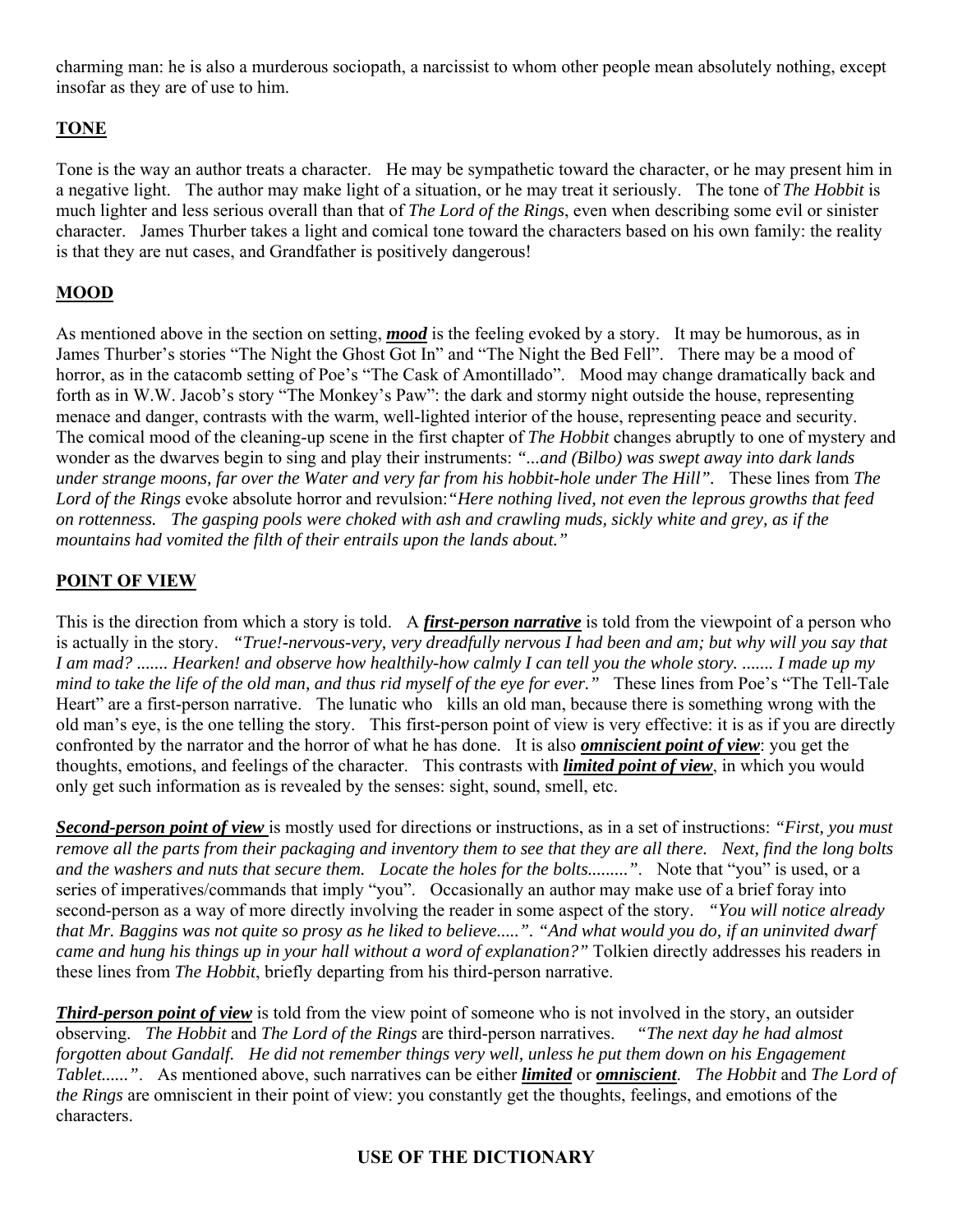# *by Neill J. Chaffin*

This guide is based on the use of a paper dictionary, specifically the *Webster's New World Dictionary, Third College Edition*. However, the principles presented herein are applicable to the now more commonly used electronic or on-line dictionaries. The guide will explain the various aspects and uses of a dictionary.

# **ENTRY WORDS**

These are the words listed in a dictionary to be defined. They are usually printed in bold-face, broken into syllables, and hanging-indented to the left. They are presented in alphabetical order. The syllables are often broken apart by either vertical lines or by a dot/dash, indicating where a word should or should not be hyphenated. Sometimes an entry word appears more than once. This is called a *multiple-entry* word. This is done (although not in all dictionaries) because the meanings of the word are very different. The word "port", for instance, occurs several times, because it can mean a type of wine, the direction "left" in nautical use, a harbor, a window, etc. Therefore, the dictionary treats it as if it were several completely different words. See port<sup>1</sup>, port<sup>2</sup>, port<sup>3</sup>, etc. *Prefixes* and *suffixes* are treated as if they were words. A prefix will be followed by a hyphen; a suffix will be preceded by a hyphen. Hence, *re-* and *-ment*, a prefix and a suffix, are listed this way in the dictionary.

# **GUIDE WORDS**

The guide words are the first and last entry words occurring on any given page of a dictionary. They are at the top outer edges of the dictionary pages. Any word listed in the dictionary that falls alphabetically between the guide words will be on that page. By ruffling through the pages of a dictionary, you can find the page on which a word is listed. For instance, if the guide words for a page of the dictionary are *"dustbin/dye"*, then you will find the word "duty" on that page, because it falls alphabetically between the two guide words.

# **PHONETIC SPELLING** and **PRONUNCIATION KEY**

People have trouble spelling correctly in English. That is because there is not a particularly strong correlation between spelling and pronunciation in English. How do we know that "enough" does not rhyme with "go", since "though" DOES rhyme with "go"? The *phonetic spelling*, which is in parentheses immediately following an entry word, is compared to the examples in the *pronunciation key* to determine the correct pronunciation of a words. The phonetic spelling consists of letters and symbols, as in (pri var´ I k t). By comparing the letters and symbols in the phonetic spelling with the example words of the pronunciation key, you can determine how the word is pronounced. The pronunciation guide may be inside the front cover of the dictionary, in the margins of each page, or elsewhere. In *Webster's New World Dictionary, Third World Edition*, it is inside the front cover, although there is a partial guide in the lower right hand corner of the right-hand pages. Thus, by comparing the first letter/symbol in (pri var´ I k t) to the pronunciation guide, you find that "p" is pronounced like the "p" in "put" or "apple". The "r" is pronounced like the "r" in red" or "port". The "I" is pronounced like the "I" in "is" or "hit". The "v" is pronounced like the "v" in "vat" or "hovel". The "k" is pronounced like the "k" in "kill" or "tackle". The "" is pronounced like the "" in "ape" or "date". The "t" is pronounced like the "t" in "top" or "cattle". The accent mark "´" indicates that the syllable to which it is attached is stressed more than the other syllables. Thus it is pronounced "pri VAR I k t". IT IS VERY IMPORTANT TO NOTICE THE DIACRITICAL MARKS, ESPECIALLY ON VOWELS. "A" may sound like the "a" in "date", or the "a" in "father", or the "a" in "fat", depending on the diacritical marks. **ABBREVIATIONS AND SYMBOLS**

In the *Webster's New World Dictionary, Third World Edition*, all abbreviations and symbols used in the dictionary are listed inside the back cover of the dictionary. Thus, you can find out that ME means Middle English, that Biochem. means biochemistry, or that IE means Indo-European.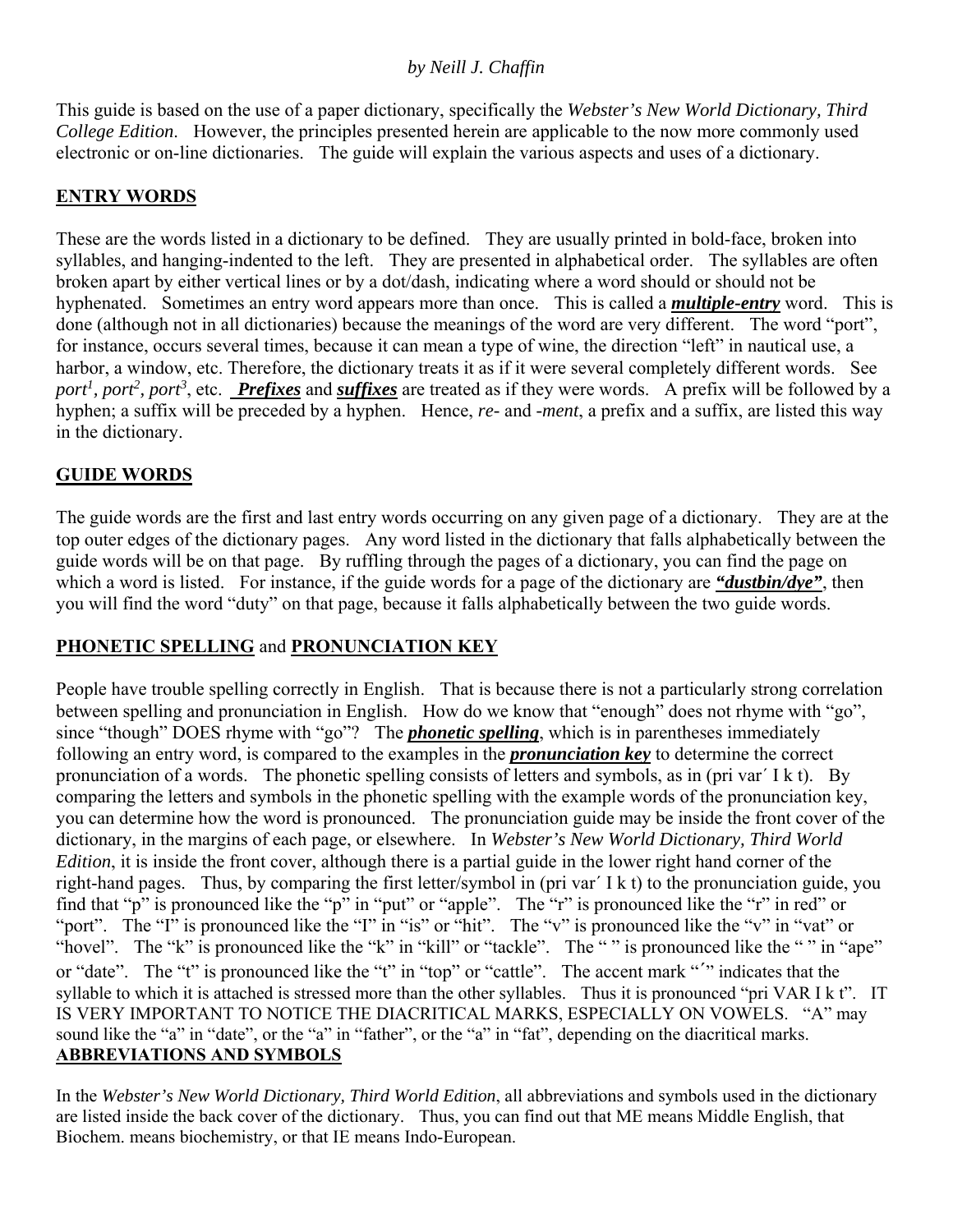# **LANGUAGE HISTORY**

The English language is part of the Indo-European language group. It is related to some extent to languages as far apart as German, Romanian, Greek, Italian, and even Farsi, Hindi, and Urdu. Witness the words *father, vater, pater, padre,* and *pedar*: these are English, German, Latin, Spanish, and Farsi (Iranian). The words are too similar to be coincidental. English is part of the Low German branch of West Germanic, of the Germanic group of Indo-European. Words are shared among languages and down through history. If you look up "orange" in the dictionary, you will find a language history similar to this: [[Ofr *orenge* < Prov *auranja* < Sp *naranja* <Ar *n ranj* < Pers *n rang* < Sans *naranga*]]. It means the word "orange" and the fruit it describes originated in Iran, spread from there across Western Asia, across the Middle East, across North Africa, up through Spain into France, and eventually into England. This renders valuable and interesting information about history, the spread of agricultural products and words, and the climate of various regions. The language history of a word is given in the *Webster's New World Dictionary, Third World Edition*, immediately after the phonetic spelling and part of speech of a word. It may appear in different places in other dictionaries or be omitted entirely in smaller and less expensive dictionaries.

# **PARTS OF SPEECH**

Words in English are traditionally divided into eight parts of speech: nouns, pronouns, adjectives, adverbs, verbs, prepositions, conjunctions, and interjections. Some words may be used as more than one part of speech. The dictionary will give you this information. "Rail", for instance, may be a verb, a noun, or an adjective. The part of speech of a word is indicated, in the *Webster's New World Dictionary, Third World Edition*, by a bold-faced italic letter: *n* for noun, *adj*. for adjective, *adv.* for adverb, etc. This designation will be followed by the definitions of the word when it is used as that particular part of speech.

# **COMPARATIVES AND SUPERLATIVES**

If the comparative or superlative of an adjective or adverb is in any way irregular, that irregularity will be shown in the dictionary. The comparative and superlative of "small" would not be shown, since they are completely regular in formation: small, smaller, smallest. However, the comparative and superlative of "big" would be shown, since they are irregular: big, bigger, biggest. Note that the "g" is doubled, which is an irregularity. Similarly, the comparative and superlative of "little" would be shown: little, littler, littlest, *and* little, less, least. While the meaning of "little" *in relation to size* is completely regular, the meaning of "little" *in terms of quantity* is irregular. This is explained in the dictionary. If no comparative and superlative form is shown, then they are regular: add *-er* and *-est* to the end of the word or place *more* and *most* in front of the word. Only irregular forms are shown in the dictionary.

# **PRINCIPAL PARTS OF VERBS**

All verbs in English have four principal parts: the present, the past, the present participle, and the past participle. Regular verbs form the past by adding *-d* or *-ed* to the present form; the past participle is the same as the past; the present participle is formed by adding *-ing*. If the principal parts of a verb are regular, then the dictionary gives no information. If, however, there is any irregularity, the dictionary will show it. Hence, the dictionary will give the principal parts of "break", since they are *break, broke, broken,* and *breaking.* Similarly, the dictionary will give the principal parts of "teach", since they are *taught, taught,* and *teaching.* Since the principal parts of "walk" are regular-*walked, walked, walking*-no information is given. Information about the principal parts of a verb is important in forming the correct verb tenses.

# **VARIANT SPELLING**

Sometimes there is more than one correct word to spell a word. "Encyclopedia" can also be spelled "Encyclopaedia". "Dependent" can also be spelled "dependant". Sometimes there is a variation between British and American spelling. For instance, the American "caliber" is spelled "calibre" in British English. Similarly, the American "color" is spelled "colour" in British English. Acceptable variant spellings of a word will be indicated in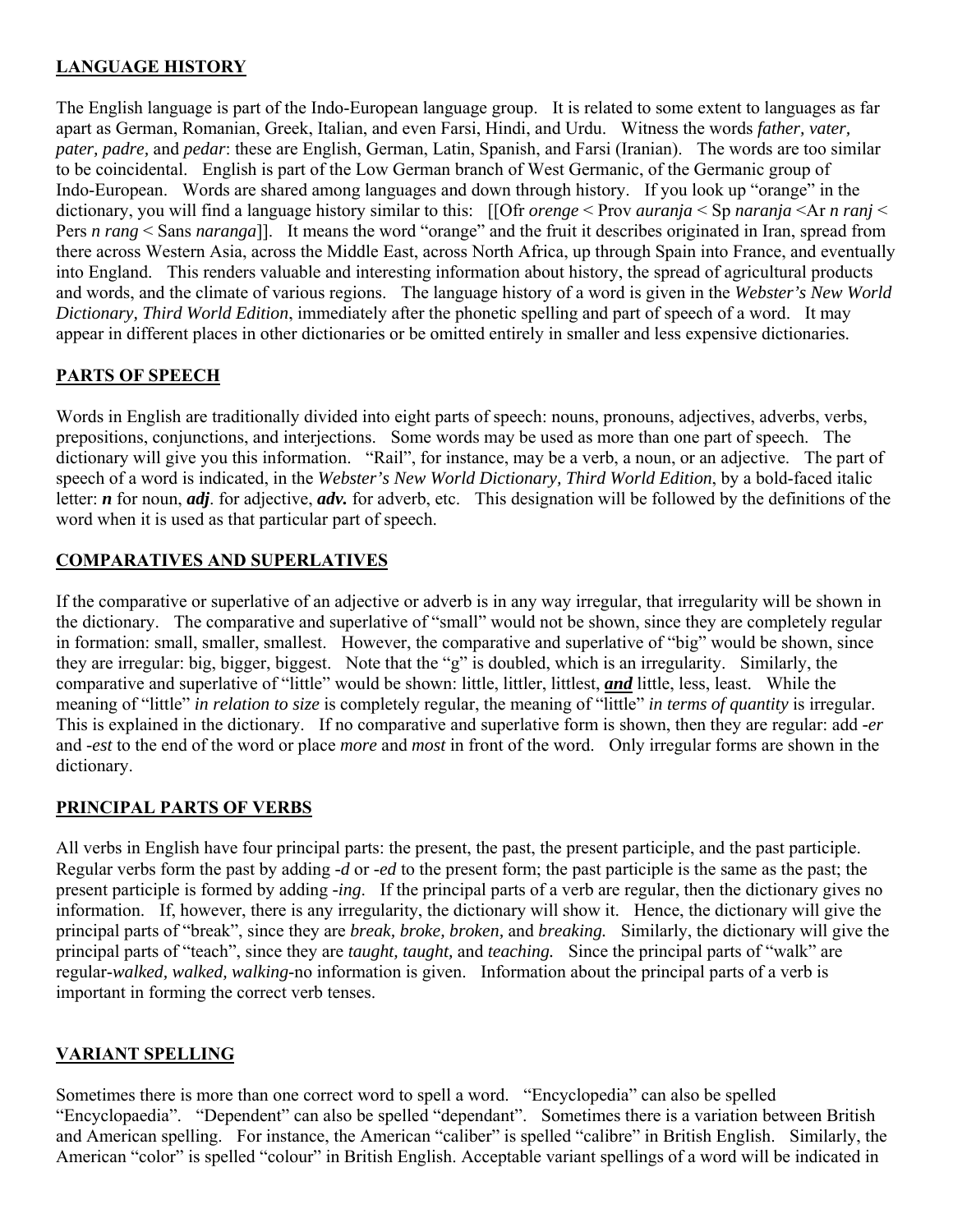the dictionary.

# **PLURAL FORM**

The plural form of a noun is usually formed by adding *-s* or *-es* to the word. However, there are many irregularities in English. If the plural form of a noun is irregular, the dictionary will show this, after the abbreviation *pl*., although it may show only the end spelling irregularity. Hence, you will find no information on the plural of "book", since it is regular, or of "desk", since it is also regular. However, the plural of "child" will be given, since it is "children". The plural of "woman" will be given, since it is "women". The plural of "crisis" will be given, since it is "crises". Sometimes there is more than one acceptable pluralization. The dictionary will indicate this.

### **SYNONYMS/ANTONYMS**

The dictionary may give common synonyms or antonyms of words, although this is really the field of a specialized type of dictionary called a *thesaurus*. In the *Webster's New World Dictionary, Third World Edition*, a synonym or antonym is shown at the very end of entries for a word. The synonym will be preceded by *SYN*; an antonym will be preceded by *ANT*. Sometimes a considerable explanation will be given as to exactly how the synonyms and antonyms of a word are used. For instance, the word "exclude" will show *SYN* followed by a lengthy explanation of how "debar", "eliminate", and "suspend" differ slightly in usage. Then the dictionary will give the antonyms after *ANT*: ADMIT, INCLUDE.

### **IDIOMATIC EXPRESSIONS**

English makes use of many idiomatic expressions, which are phrases that have a specific meaning. These are listed in the *Webster's New World Dictionary, Third World Edition* after the definitions of a word included in the phrase. The idiomatic expressions are bold-faced and preceded by a hyphen. Thus, you will find **-between two fires, -catch on fire, -go through fire and water, -open fire, -under fire, -strike fire,** and **-set fire to** listed and defined under the entry word "fire". The meanings are given.

### **RUN-IN FORMS**

Sometimes a word may be altered, usually by adding a suffix, so that it can be used as a different part of speech. The *Webster's New World Dictionary, Third World Edition* shows these run-in forms. They are at the very end of the information for a word. They are shown in bold-face, broken into syllables, and followed by the part of speech they have become. Thus, "firm" is followed by the run-in forms of **-firm´ ly** *adv.* and **-firm´ ness** *n.*

#### **SPECIALIZED DEFINITIONS**

These are specialized meanings of words, restricted in usage to particular times, places, countries, occupations, or social levels. They may be identified by some type of qualifier in parentheses, italics, or brackets. For instance, the word "bolt<sup>1</sup>" includes the following specialized definitions: [Archaic] to shoot (an arrow, etc.); *Firearms* a sliding bar that pushes the cartridge into place, closes the breech, and extracts the empty cartridge after firing; *Hort*. to produce seed prematurely.

#### **SAMPLE ENTRIES**

*Webster's New World Dictionary, Third World Edition*

**con-fed-er-ate** (k n fed<sup>'</sup> r it; for  $v_1$ ,  $-r$  t') *adj*. [[ME *confederat* < LL *confoederatus*, pp. of

*confoederare*, to unite by a league < *foedus*, a league]] **1** unite in a confederacy or league **2** [**C-**] of the Confederacy *-n*. **1**. a person, group, or state united with another or others for a common purpose; ally; associate **2**  an associate in an unlawful act or plot accomplice **3** [**C-**]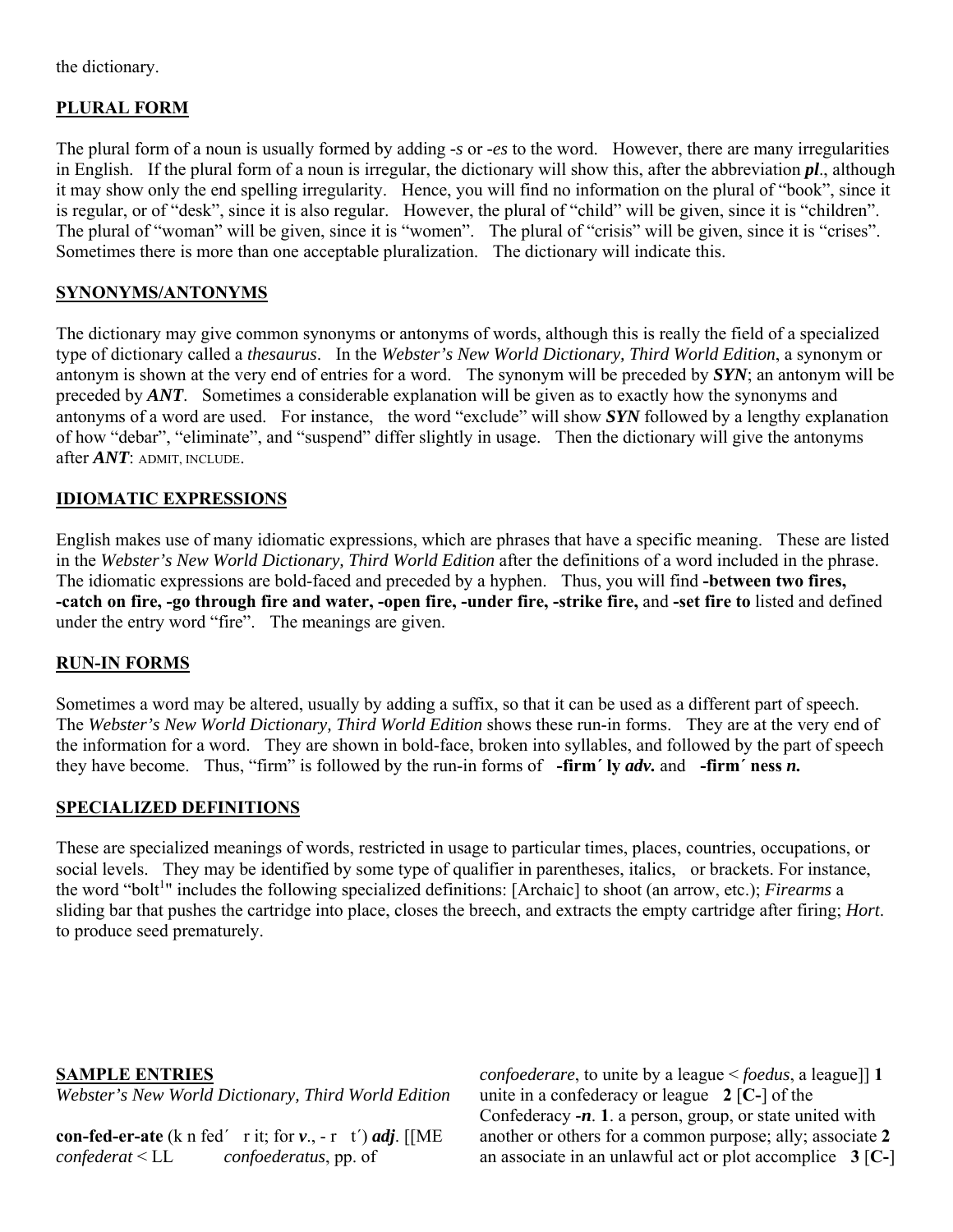any Southern supporter of the Confederacy *-vt. vi.* **-at |ed**, **-at |ing** to unite in a confederacy; aly *-SYN*. ASSOCIATE

**brave** (br v) *adj.* **brav´ er, brav´ est** [[Fr < It *bravo*, brave, bold, orig., wild; savage < L *barbarus*, BARBAROUS ]] **1** willing to face danger, pain, or trouble; not afraid; having courage **2** showing to good effect; having a fine appearance **3** fine, grand, or splendid *[*a *brave* new world*] -n.* 1 any brave man 2  $\left[\frac{\text{S}}{\text{S}}\right]$  [ $\left[\text{S} \right]$  17th-c. NAmFr]]a North American Indian warrior **3** [Archaic] a bully *-vt.* **braved, brav´ ing 1** to face with courage **2** to defy; dare **3** [Obs.] to make splendid, as in dress *-vi.* [Obs.] to boast **-brave**´ **|ly** *adv.* -**brave´ -ness** *n. -ANT.* **craven, cowardly**

**bot |tom -less** (-lis) *adj.* **1** having no bottom **2** seeming to have no bottom; very deep, endless, etc. **-the bottomless pit** the underworld; hell

**borscht** or **borsch** (bôrsh; *Russ* borschch) *n*. [[Russ *bôrschch*, orig., cow parsnip (an ingredient of the original recipe) <IE \**bhrsti*- <br/>**base** \**bhar*, point > BRISTLE]] a Russian beet soup, served either hot or cold, usually with sour cream

**fair |y** (fer´ ) *n*. *pl*. **fair´ ies**

**ENTRY WORD**: the word defined in the dictionary **PHONETIC SPELLING**: when coordinated with the pronunciation key, tells you exactly how to pronounce the word

**PART OF SPEECH:** how the word is classified as a part of speech

**DEFINITION**: a meaning of the word **PRINCIPAL PARTS**: forms of a verb

**SYNONYM**: a word that means the same

**ANTONYM**: a word that means the opposite

**COMPARATIVE AND SUPERLATIVE**: the

comparative and superlative form of an adjective or adverb

**SPECIALIZED DEFINITION**: a special meaning of a word

**IDIOMATIC EXPRESSION**: a phrase containing the entry word

**VARIANT SPELLING**: another accepted spelling **RUN-IN FORM**: a form of the word as altered by adding a suffix

**PLURAL FORM**: an irregular plural form **LANGUAGE HISTORY**: the history of the word

#### **PRONUNCIATION KEY**

Compare the phonetic spelling of a word to the example words in the pronunciation key to determine how a word is pronounced.

| a | asp, fat    | h | bed, ebb  |
|---|-------------|---|-----------|
|   | date, ape   | d | dip, had  |
| ä | car, father | f | fall, off |
| e | elf, ten    | g | get, dog  |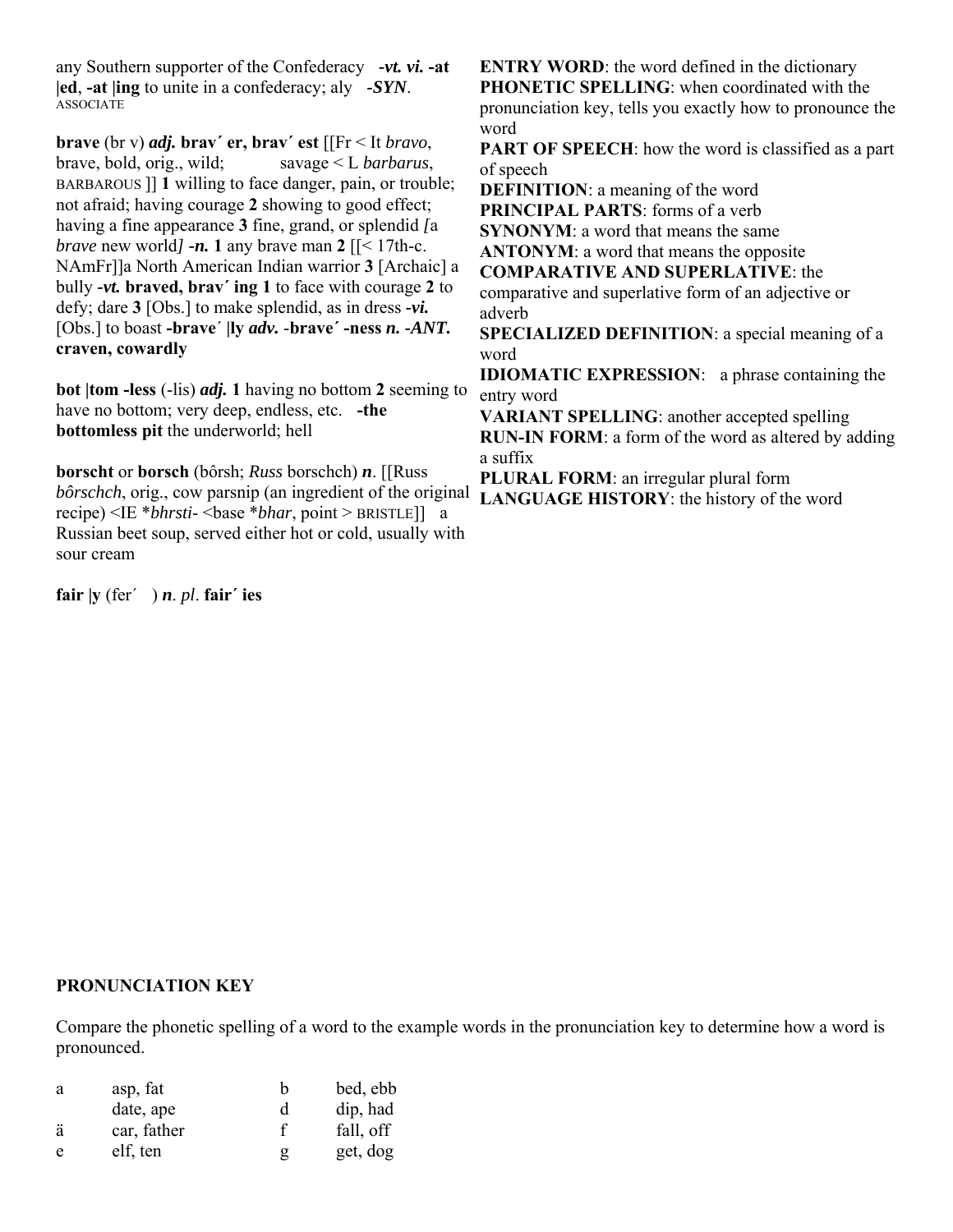|                | eve, meet       | h         | he, ahead      |
|----------------|-----------------|-----------|----------------|
| I              | is, hit         | j         | joy, agile     |
|                | ice, bite       | k         | kill, tackle   |
|                | open, go        | 1         | let, tell      |
| ô              | law, oar        | m         | met, come      |
| oo             | look, pull      | n         | not, ton       |
|                | ooze, tool      | p         | put, tap       |
| y              | use, cute       | r         | red, port      |
| yoo            | cure, globule   | S         | sell, castle   |
| O <sub>1</sub> | oil, point      | t         | top, hat       |
| ou             | out, crowd      | V         | vat, have      |
| u              | up, cut         | W         | will, wall     |
| r              | urn, fur<br>У   | yet, yard |                |
|                | a in ago        | Z         | zebra, dazzle  |
|                | e in agent      | ch        | chin, chart    |
|                | I in sanity     | sh        | she, dash      |
|                | o in comply     | th        | thin, nothing  |
|                | u in focus      | th        | then, father   |
| r              | perhaps, murder | zh        | leisure, beige |
|                |                 |           | ring, anger    |

Thus, the phonetic spelling of **concretion** (k n kr ´sh n) would be compared as followed:

| $\bf k$ | as in kill, tackle                   |
|---------|--------------------------------------|
|         | as in the a in ago or the e in agent |
| n       | as in not, ton                       |
| $\bf k$ | as in kill, tackle                   |
| r       | as in red, port                      |
|         | as in eve, meet                      |
| sh      | as in she, dash                      |
|         | as in the a in ago or the e in agent |
| n       | as in not, ton                       |
|         |                                      |

The accent mark at the end of the second syllable indicates stress. Thus, the word is pronounced  $(k \, n \, kr \, 'sh \, n)$ , with the second syllable louder or stronger than the others.

# **FIGURATIVE LANGUAGE**

*by Neill J. Chaffin*

Figurative language is used to convey a more precise and understandable meaning to a reader. What is a character, place, or event *LIKE*? What kind of analogy or comparison can be made? How does something or someone resemble a known experience of the reader? Figurative language can be categorized in several ways.

### **SIMILE**

A simile is a comparison of two apparently unlike things by saying that one is "like" or "as" the other. The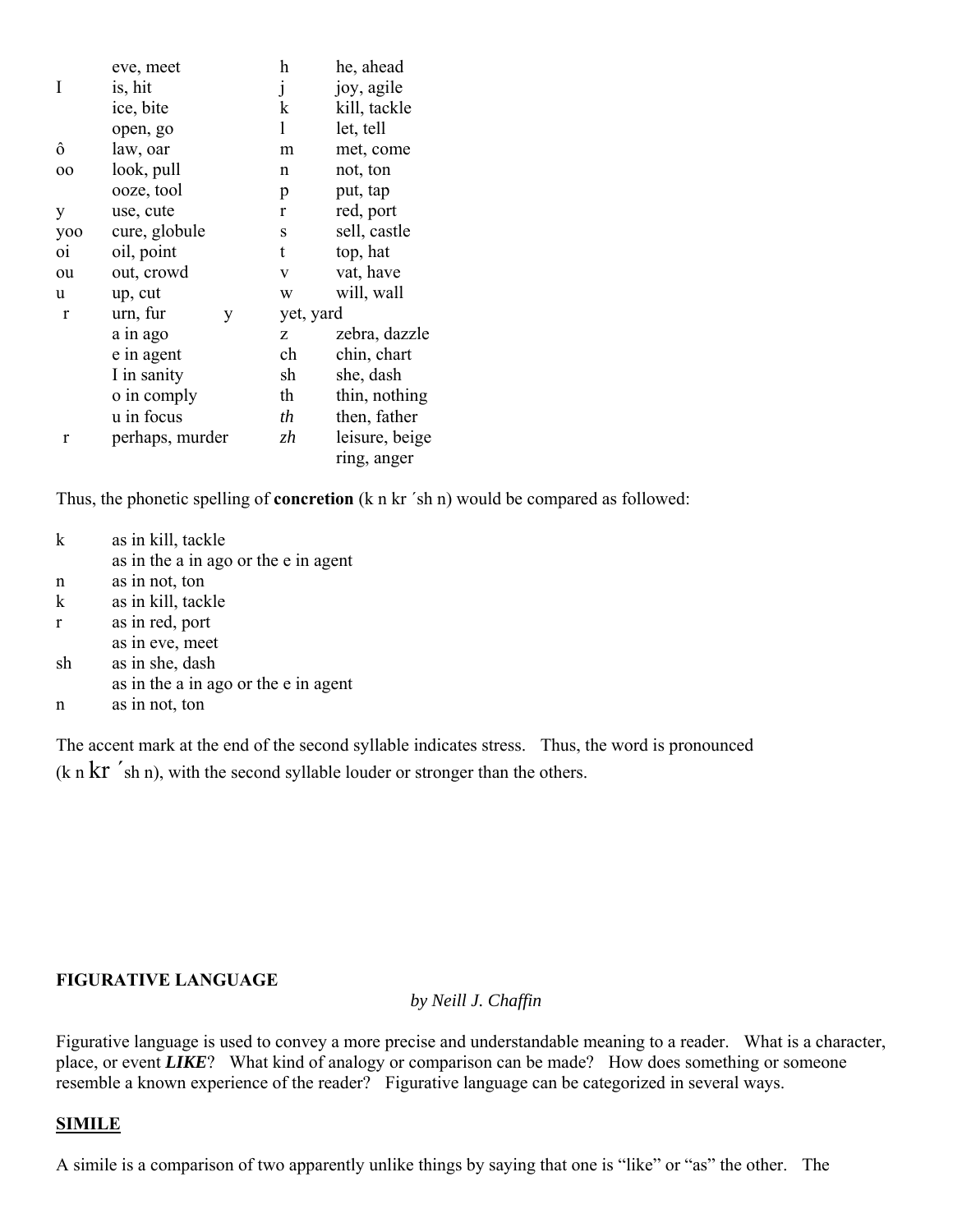operative words are "like" or "as".

Her words dripped like honey from her lips. *(Her words are compared to the sweetness of honey.)* The noonday heat hit him like the blast from a torch. *(The heat is compared to a torch.)* The bell was as the trumpet clarion of liberation to him. *(The period bell is compared to a trumpet blast.)*

O wild West Wind, thou breath of Autumn's being, Thou, from whose unseen presence the leaves dead, And driven, like ghosts from an enchanter fleeing. *(The leaves are compared to ghosts fleeing an enchanter.)*

The Assyrian came down like a wolf on the fold, *(The Assyrian is compared to a wolf killing sheep.)* And his cohorts were gleaming in silver and gold, And the sheen of his spears was like stars on the sea, *(The reflection from the spears is like reflected stars.)* When the blue wave rolls nightly on deep Galilee.

**MORE SIMILES** *(all of them remarkably inane!)*

Her vocabulary was as bad as, like, whatever! The boat skimmed over the surface of the water exactly as a bowling ball wouldn't. Her hair glistened in the rain just like nose hairs after a sneeze. He fell twelve stories, hitting the pavement like a paper sack full of vegetable soup. The ballerina rose gracefully *en pointe*, just like a dog at a fire hydrant. *(From Richard Lederer's books)*

### **METAPHOR**

A metaphor is a comparison made by saying something is, was, will be, or should be something else. It differs from a simile by not using the words "like" or "as".

The moon was a great white eye in the blackness of the night sky. *(The moon is an eye.)* The road was a gypsy's ribbon over the purple moor. *(The road is a ribbon.)* The moon was a ghostly galleon, tossed upon cloudy seas. *(The moon is a ship on a wave-tossed ocean.)* I was a stricken deer, that left the herd, Long since; with many an arrow deep infixt. *(The author says he is an injured deer.)* The snow was a deep white blanket upon the land. *(The snow is a blanket.)* Trees stood, bristling hairs upon the mountain's stony spine. *(The trees are hairs along a back.)*

# **METONYMY**

A type of metaphor, metonymy is the use of a different name for something. It does not use the words "like" or "as", nor does it apparently say something is, was, will be, or should be something else.

Three sails appeared outside the harbor. *(The word "sails" is used to mean "ships".)* A brilliant golden ball rose above the horizon. *(The sun is called a brilliant golden ball.)* A cold white blanket covered the winter meadow. *(The snow is called a cold white blanket.)* King George's men came marching, marching, marching, A redcoat troop came marching up to the old inn door. *(Soldiers are called "King George's men" and* 

 *"redcoats".)*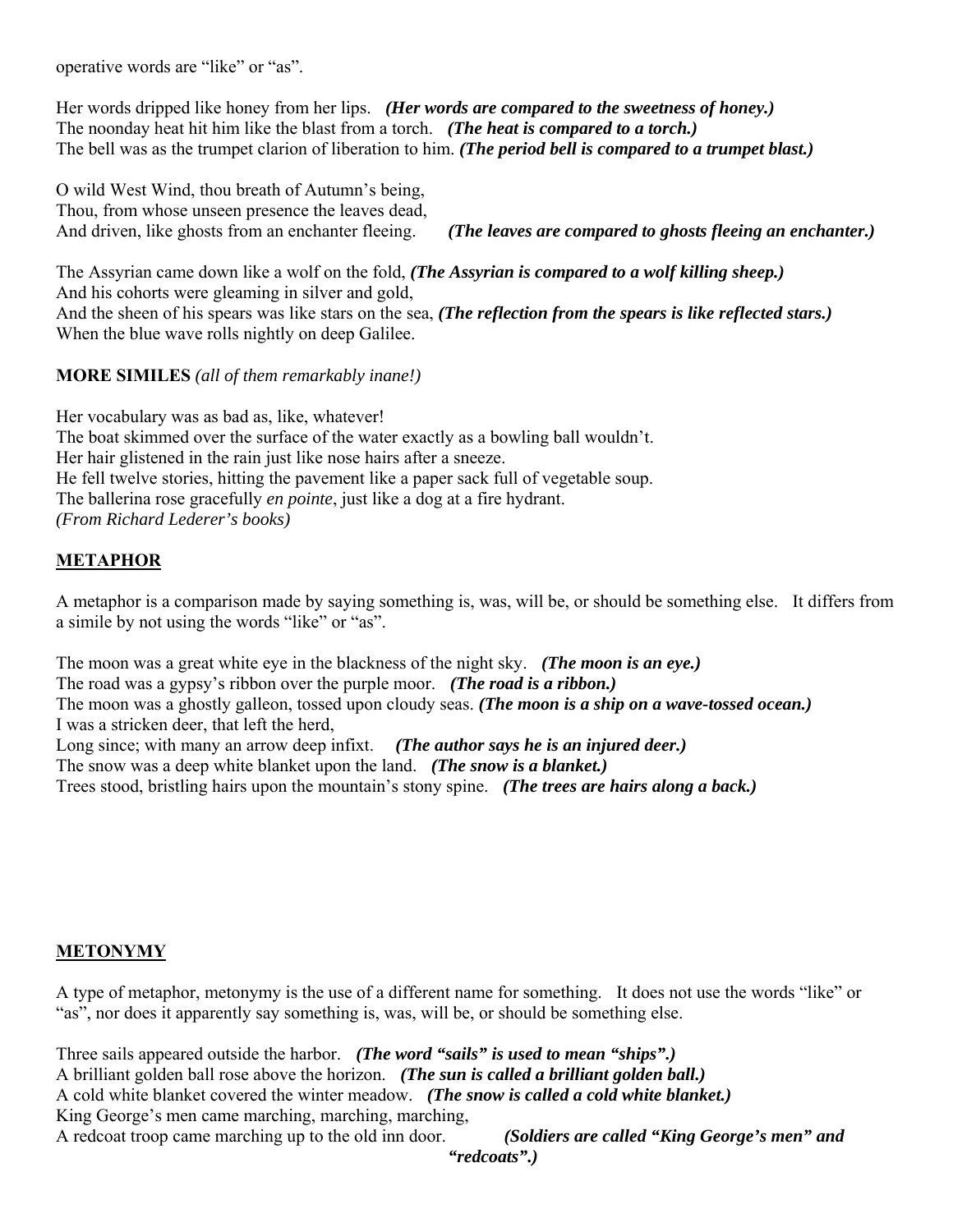A **kenning** is an example of metonymy in Anglo-Saxon poetry. The "whale's road" is the sea. "Battle dew" is blood.

# **PERSONIFICATION**

Personification is the attributing of human thought, emotion, or feeling, or action to inanimate objects or to forces of nature.

The wind scratched with its sharp nails at the windows

and scraped with its shovel at the threshold of the door. *(The wind is consciously scratching and scraping.)* The Arctic Trails have their secret tales that would make your blood run cold. The Northern Lights have seen queer sights, but the queerest they ever did see...... The dogs were fed and the stars overhead were dancing heel and toe. *(The Arctic Trails are said to know secrets, the Northern Lights are said to have seen things, and the* 

#### *stars are said to be dancing.*

A happy little brook babbled over the cold sullen rocks. *(The brook is happy; the stones are cold and sullen.)* 

### **HYPERBOLE**

Hyperbole is exaggeration, often for comic purposes. It is sometimes expressed in the form of a simile, but the overriding purpose is to exaggerate for emphasis.

His grey tabby-striped cat was older than God. *(The cat is really, really old!)* He's as fierce as a dragon in a pinch. *(He's not REALLY as fierce as a dragon!)* Innumerable marbles spilled onto the floor. *(They aren't REALLY innumerable!)* Everybody knows the answer to that! *(There must be SOMEBODY who doesn't know it!)*

#### **IRONY**

Irony may be either verbal or situational. Verbal irony is usually expressed as sarcasm. That is, the person says exactly the opposite of what he means. Situational irony is when what happens in a situation is exactly the opposite of what is expected. When a person lays some kind of trap for another, and then he gets entrapped himself, that is situational irony. When a person sarcastically praises something that does not merit praise but rather condemnation, that is verbal irony.

**Early British Literature**

### *by Neill J. Chaffin*

 British literature has its origins in the stories of the Germanic tribes-the Angles, Saxons, and Jutes-who occupied all but the northern and western extremes of the main isle. They were heathens who worshipped the deities common to the Germanic tribes, such as Odin and Thor. During the 6th and 7th centuries, missionaries introduced Christianity into the area. Much of what little is extant in Anglo-Saxon literature was written down and copied by Christian monks. Since they obviously disapproved of the heathen beliefs, they tended to "Christianize" much of the material to some degree.

Surviving Anglo-Saxon stories included *Far-Wanderer*, *The Ruins*, *The Fight at Finnsburg*, *Deon's*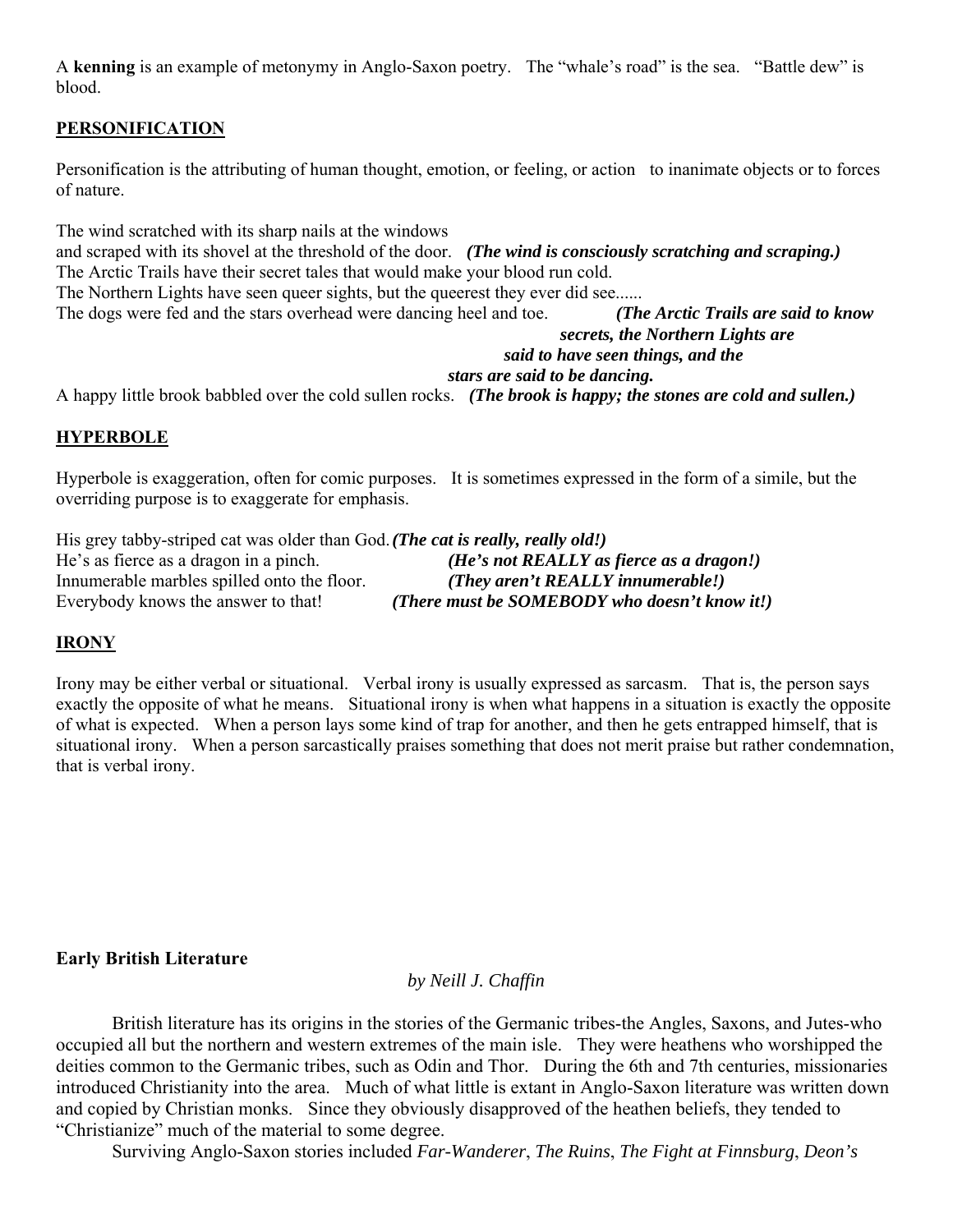*Lament*, *The Dream of the Rood*, *Caedmon's Hymn*, *The Battle of Maldon*, and-by far the longest-*Beowulf*. All show, to greater or lesser extent, the influence of the Christian monks to wrote them down for posterity. They are written in blank verse with lines of varying syllable count. Each line is divided into two parts by a caesura. There is much use of alliteration. Old English, that is Anglo-Saxon, is unreadable to the modern English speaker. Below is an example of a few lines from *Caedmon's Hymn*, in both Old English and Modern English, taken from *Norton's Anthology of English Literature*.

*Nu sculon herigean heofonrices Weard* (Now we must praise heaven-kingdom's Guardian,) *Meotodes meahte and his modgeþanc* (the Measurer's might and his mind-plans,) *weorc Wuldor-Fæder swa he wundra gehwæs* (the work of the Glory-Father when he of wonders..)

As you can readily see, few words of Old English are intelligible to the modern reader. Thus, any study of *Beowulf*, as we will do, must be done from modernized transliterations. Our source for *Beowulf* dates from the beginning of the 8th century, when the story, probably far older and from an oral tradition, was written down by a Christian Anglo-Saxon poet. Despite the occasional Christian elements, the story is decidedly pagan in content.

# **A Summary of** *Beowulf*

 A Danish king, Hrothgar, entertains his warriors in his hall called Heorot. A monster called Grendel is angered by this and attacks them repeatedly. Finally a warrior named Beowulf hears of this and goes to Denmark to kill the monster.

 His offer of help to Hrothgar accepted, Beowulf engages in a great party at Heorot. Finally, Grendel arrives, and Beowulf fights with Grendel, tearing off his arm. Grendel runs away and dies. Needless to say, Beowulf is now acclaimed as a great hero.

 The troubles, however, are not over. Grendel's mother now attacks them to avenge her son. Beowulf and others follow the monster to her lake-lair. Beowulf dives in, fights the monster, and kills her with his sword. He finds the body of Grendel, cuts off the head, and presents it to Hrothgar as a trophy.

 Beowulf returns to his home in Geatland. He tells his king and queen the story. He gives the king most of the treasure he has acquired. The king, in turn, richly rewards Beowulf.

 Long years afterward, when Beowulf is now an old man and king of the Geats, a dragon appears and attacks them to avenge the theft of treasure from a burial mound. Beowulf fights and kills the dragon but is bitten and dies moments later from the poisonous bite. The Geats burn his body and then entomb him in a great mound overlooking the sea.

The Modern English version of *Beowulf* in our literature book is in blank verse. An excellent rhymed verse version was authored by William Ellery Leonard and published in 1923 under the title *Beowulf: A New Verse Translation*, The Century Co.

# **STUDY QUESTIONS FOR BEOWULF (GRENDEL AND BEOWULF SECTIONS)**

*Directions: Answer the following questions:*

- 01. Cite at least five examples of alliteration in the first 29 lines.
- 02. Cite at least five examples of assonance in the first 29 lines.
- 03. Cite evidence of Christian scribe influence in the first 29 lines.
- 04. At what point is there a sudden mood change in the first 29 lines?
- 05. Why does Grendel want to attack Herot?
- 06. How many men does Grendel kill in his attack?
- 07. How does he feel about this? Why?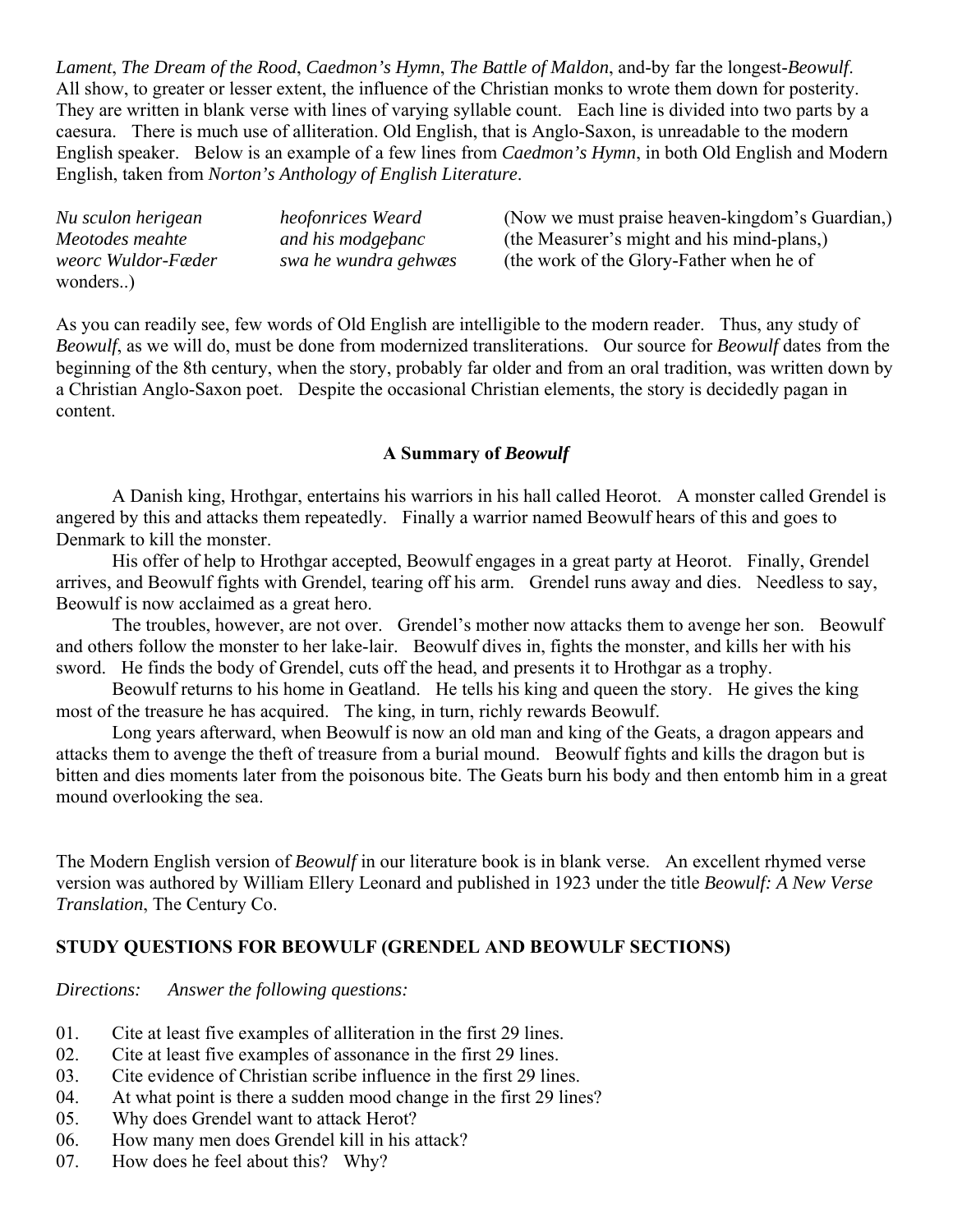- 08. What does the lack of any guard indicate about the mindset of the dwellers at Herot?
- 09. Cite the simile in lines 30-35.
- 10. How does Hrothgar feel as he surveys the scene the next morning? What does he fear?
- 11. How do Hrothgar's warriors respond to the repeated attacks of Grendel?
- 12. What happened to Herot as the result of Grendel's attacks?
- 13. How many years pass as Grendel's attacks on the Danes continue?
- 14. Cite at least four names, or epithets, used for Grendel in the first 80 lines.
- 15. How are the assaults of Grendel portrayed in religious terms?
- 16. Why would Grendel, now living by night in Herot, not touch Hrothgar's throne?
- 17. What shows Hrothgar's desperation in lines 85-95?
- 18. How does the author feel about this? What does this say about the author? What is the tone?
- 19. What mood prevails by line 109?
- 20. Summarize the content of lines 110-124.
- 21. Cite a personification in these lines.
- 22. What does Wulfgar require of Beowulf and his men before ushering them into Hrothgar's presence?
- 23. What descriptions of Beowulf indicate his heroic status?
- 24. Who, according to Beowulf, has bade him go to help Hrothgar?
- 25. How does Beowulf boast about himself? Why would he do this? How does this reflect the values of
- the society in which he lived?
- 26. What request does Beowulf make of Hrothgar that shows his heroic status?
- 27. How does Beowulf propose to fight Grendel? That is, what weapon will he use?
- 28. What is personified in line 175?
- 29. What does Beowulf request of Hrothgar if he loses his battle with Grendel?
- 30. What backstory is revealed in lines 190-207?
- 31. What is *weregeld*? (Not in the text! Look it up!) Where was this concept mentioned earlier?
- 32. Have Hrothgar's men tried to evict Grendel from Herot? With what results?
- 33. Cite the metonymy in line 229.

# **VOCABULARY (GRENDEL)**

*Directions: Match the definitions to the words by writing the letter of the definition in front of the word:*

- 01. Impatient
- 02. Harp
- 03. Ancient
- 04. Warriors
- 05. Demon
- 06. Fiend
- 07. Moor
- 08. Spawned
- 09. Conceived
- 10. Banished
- 11. Marsh
- 12. Bitter
- 13. Goblin
- 14. Brood
- 15. Suspecting
- 16. Sprawled
- 17. Lair
- 18. Snatched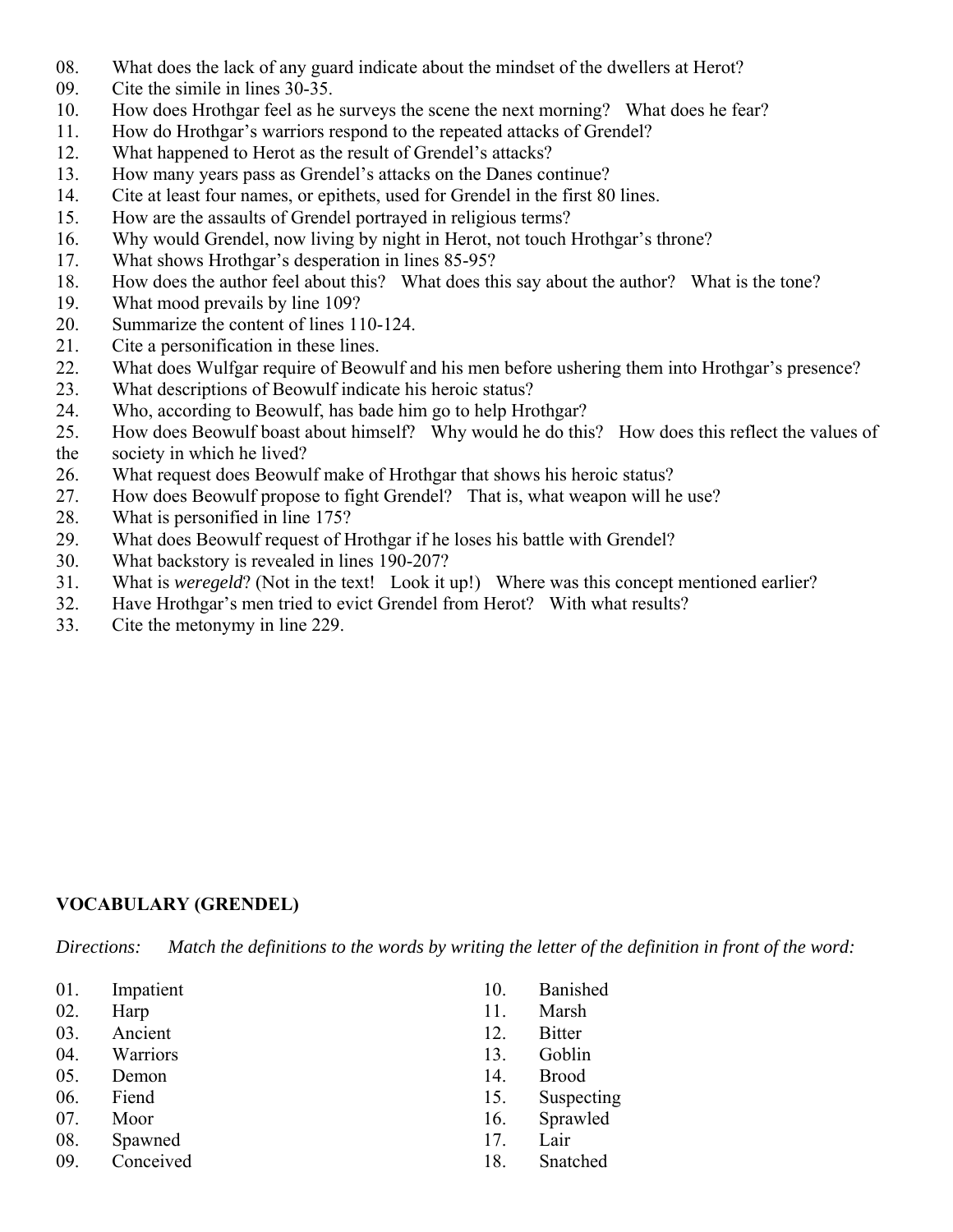- 19. Laments
- 20. Feast
- 21. Fate
- 22. Mourning
- 23. Righteous
- 24. Deserted
- 25. Grief
- 26. Misery
- 27. Savage
- 28. Reparation
- 29. Truce
- 30. Settlement
- 31. Feud
- 32. Plundering
- 33. Relished
- 34. Bloodthirsty
- 35. Glorious
- 36. Council
- 37. Debated
- 38. Remedies
- 39. Sacrificed
- 40. Heathen
- 41. Vows
- 42. Thrust
- 43. Slaughter
- 44. Clutched
- 45. Horrible
- 46. Bent
- a. Abandoned; forsook; left unoccupied
- b. Banquet; dinner; lavish meal
- c. Long-running argument or disagreement
- d. Pushed forward forcefully
- e. Grabbed or seized suddenly
- f. Argued; discussed; talked about
- g. Enjoyed greatly
- h. Mischievous evil spirit
- I. Exiled; sent away from one's home or country
- j. A temporary cease-fire or cessation of

# hostilities

- k. Unwilling to wait; eager to go, continue, etc.
- l. Soldiers; fighters
- m. Oaths; formal promises
- n. Widespread killing
- o. Mournings; cries of sadness or despair
- p. A broad open area, often with bogs
- q. Became pregnant
- r. Atonement; payment; agreement; disposition
- s. Cures; fixes; solutions
- t. Held tightly, as in the hand
- u. A payment of compensation; a making of

# amends

- v. An advisory group
- w. Den; refuge; haven
- x. Bog; fen; swamp; morass
- y. An evil spirit; fiend
- z. Was born; gave birth to
- aa. Raiding; pillaging; stealing
- bb. Pagan; non-Christian
- cc. Desirous of killing or maiming
- dd. Grieving; lamenting
- ee. Family; offspring
- ff. An evil spirit; demon
- gg. Made an offering to appease or honor a god
- hh. Spread out in a wide or disorganized fashion
- ii. Very old
- jj. Final outcome or destination
- kk. Causing sorrow, discomfort, or pain
- ll. Just; virtuous
- mm. Sorrow; mourning
- nn. Believing with little or no evidence
- oo. A stringed musical instrument
- pp. Great wretchedness or suffering due to pain, loss, sorrow, etc.
- qq. Fierce; brutal
- rr. Strongly inclined or determined
- ss. Splendid; magnificent
- tt. Very bad; ugly; shocking; revolting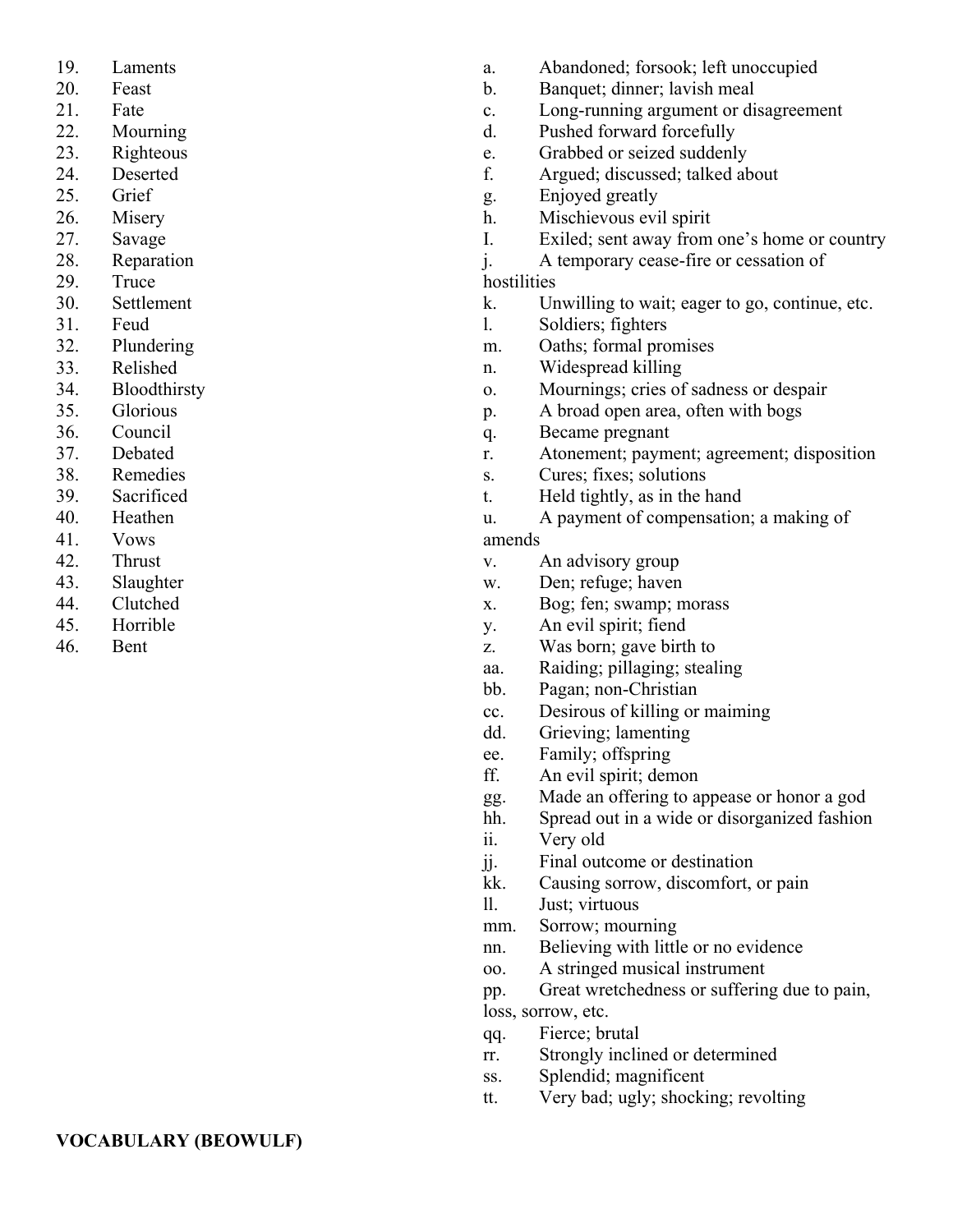- 01. Simmered
- 02. Strength
- 03. Violent
- 04. Agony
- 05. Wisdom
- 06. Proclaiming
- 07. Regretted
- 08. Mightiest
- 09. Prow
- 10. Seafarers
- 11. Noble
- 12. Commands
- 13. Smith
- 14. Mail
- 15. Hearth
- 16. Mead
- 17. Glory
- 18. Deserted
- 19. Errand
- 20. Request
- 21. Purge
- 22. Scorn
- 23. Linden
- 24. Gorge
- 25. Smear
- 26. Inheritance
- 27. Fret
- 28. Corpse
- 29. Reception
- 30. Court
- 31. Quarrel
- 32. Furrows
- 33. Celebrated
- 34. Flasks
- 35. Banquet
- 36. Toast
- 37. Drenched
- 38. Assault
- 39. Lust
- 40. Smother
- 41. Swore
- 42. Belly
- 43. Yielded
- 44. Ranks
- 45. Rejoiced
- 46. Invade
- a. Move into with military force to destroy, occupy, etc.
- b. Ditches; depressions
- c. Eat to excess; sate
- d. Blacksmith; one who works with iron and steel, making tools, etc.
- e. Front part of a ship
- f. Extreme pain, grief, etc.
- g. Abandoned; forsook; left unoccupied
- h. Doused or soaked with water to quench,
- extinguish, etc.
- I. Daub or apply messily
- j. Dead body
- k. Stomach
- l. Bottles; containers
- m. A fermented honey alcoholic beverage
- n. A trip to accomplish some specific purpose
- o. Basswood; a type of tree
- p. Dispute; argument
- q. Made a solemn oath or promise
- r. Great desire or want
- s. Attack; set upon; assail
- t. Something asked or petitioned
- u. Worry
- v. Sailors; mariners
- w. Orders; directives; mandates
- x. Cover to cut off air; stifle
- y. A sentiment of honor or recognition for
- someone with a drink of wine, etc.
- z. A body of soldiers
- aa. A greeting or welcoming
- bb. A feast or elaborate meal
- cc. Armor made of interlocking steel or iron rings.
- dd. Fireplace
- ee. Remove; expunge
- ff. Gave thanks; rejoiced
- gg. Power; potency
- hh. Strongest; most powerful
- ii. Bequest; something gained as a birthright
- jj. Produced; furnished; provided as a result of work, profit, etc.
- kk. Was glad, happy, or delighted; celebrated
- ll. The family, attendants, etc. of a king or queen
- mm. Extreme indignance, contempt, or disdain for someone or something
- nn. Highest achievement, splendor, prosperity, etc.
- oo. Of high heredity rank or title; aristocratic
- pp. Characterized by great physical force, so as to cause injury or damage
- qq. Was just about to break out in anger, revolt, etc.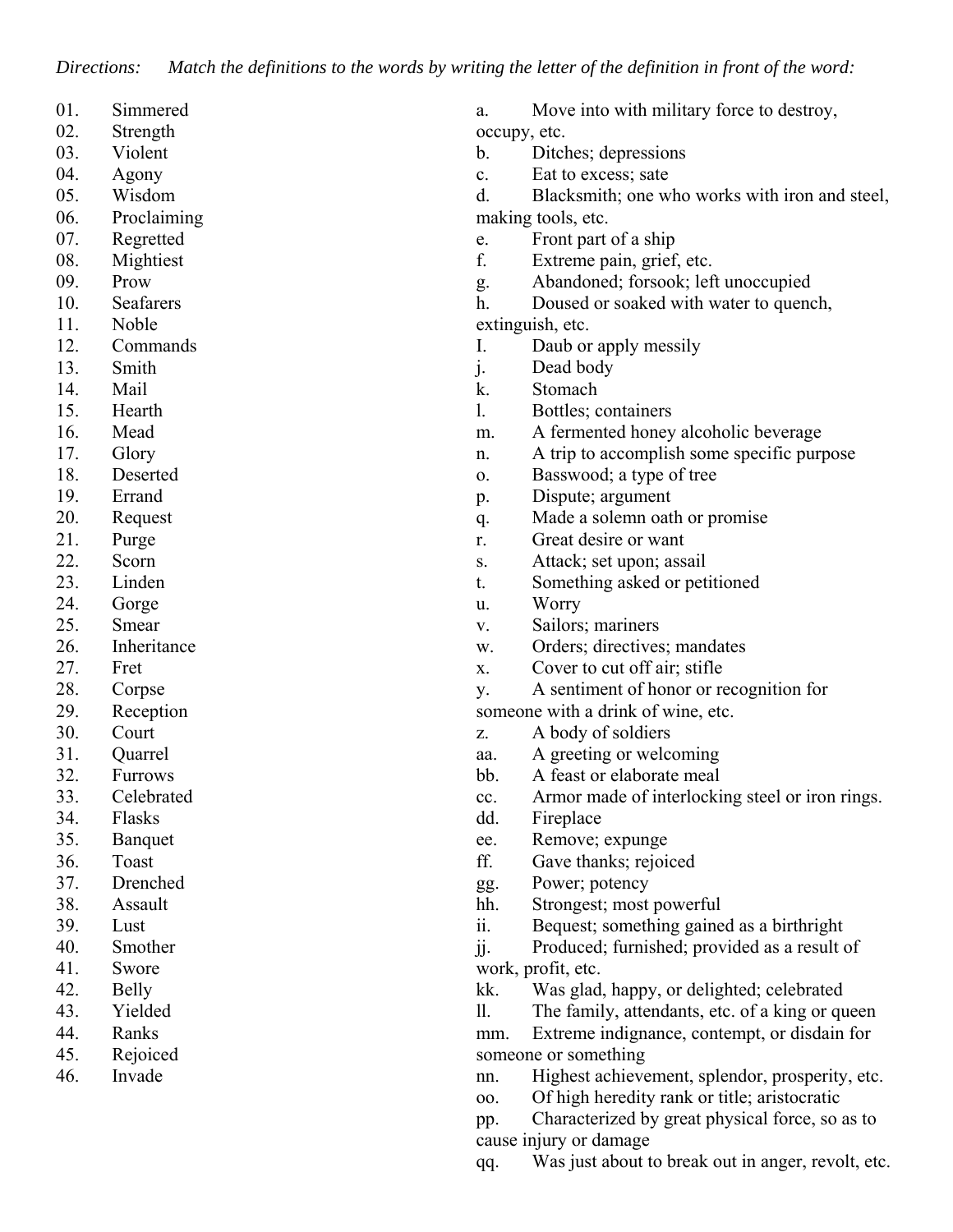- rr. Ability to judge rightly or fairly
- tt. Rued; felt sorrow for
- ss. Announcing; making known publicly

# **MULTI-MEANING WORDS**

*Directions: From the previous two pages of vocabulary, select words that fit the following definitions:*

- 01. A ridge across the fingerboard of a guitar, mandolin, etc. to regulate the fingering.
- 02. Letters sent via the postal service.
- 03. A deep narrow valley or chasm between steep sides.
- 04. Cursed; used profane or obscene language. \_\_\_\_\_\_\_\_\_\_\_\_\_\_\_\_\_\_\_\_\_\_\_\_\_\_\_\_\_\_\_\_\_\_
- 05. Bread that has been browned, usually on both sides.
- 06. Ceded; gave up; surrendered.
- 07. Assigns definite values or positions to in ascending or descending order.
- 08. A playing area for certain sports such as tennis, racquetball, squash, etc.
- 09. A small arrow shot from a crossbow.
- 10. To persist in talking or writing tediously about something.
- 11. To tie up a boat at a dock or wharf.
- 12. Crooked; not straight.
- 13. To ponder in a morbid or obsessed way.
- 14. An archaic poetic term for a lea or area of grassland.
- 15. To woo or pursue someone for purposes of marriage.
- 16. When capitalized, a person of mixed Arab and Berber descent from North Africa.
- 17. A dense, low-growing perennial grass often used on golf courses.
- 18. The maw or stomach of a voracious animal.
- 19. A periodic celebration or festival, especially of a religious nature.
- 20. A natural liking or skill; propensity.

# **HOMOPHONES**

*Directions: From the previous two pages of vocabulary, select words that are spelled differently but sound the same and match the following definitions; write word in the changed spelling:*

- 01. A slang-and contemptuous-British term for a woman.
- 02. Prepared tea or beer.
- 03. To give advice to.  $\frac{1}{\sqrt{1-\frac{1}{2}}}\$
- 04. The hours of daylight from dawn to noon.  $\Box$
- 05. A Scottish word for pants or trousers.
- 06. A member of a group that inhabited ancient Persia.
- 07. A man or the equivalent in other species.
- 08. In ancient Rome, a guardian spirit (usually in the plural form).

*Using the original spelling from the two pages above, choose the words that answer the following:*

- 09. Jumble the letters and you have a horizontal bar of wood or metal.
- 10. Jumble the letters and you have a prevaricator.
- 11. Jumble the letters and you have people honored the second Sunday in May.
- 12. Jumble the letters and you have hard, thick, painful growths on toes.
- 13. Jumble the letters and you have deeds or accomplishments.
- 14. Jumble the letters and you have units of measurement for quantities of paper.
- 15. Jumble the letters and you have a subdivision within a home or building.
- 16. Jumble the letters and it means to complain violently or bitterly.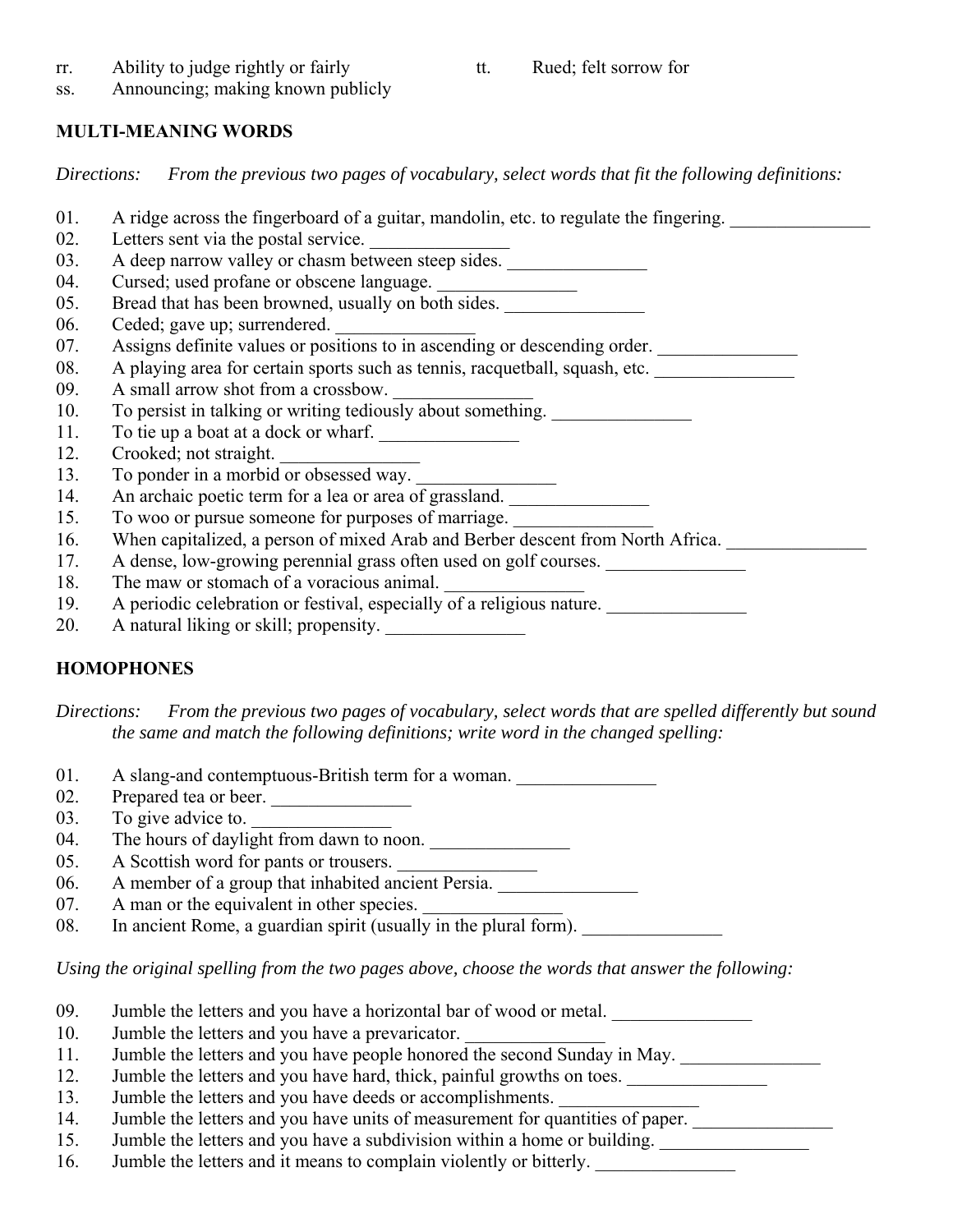17. Jumble the letters and it is a type of swamp bird with a harsh cry. **POETRY ASSIGNMENT**

*Directions: Write a poem of about 20 lines. It must emulate the cadence of Old English poetry. It may rhyme or not rhyme as you wish. It must deal with some narrative action-even if of a mundane nature-or with some lament or remembrance. It must have a distinct rhythm, demonstrate alliteration, and contain a caesura in each line.* 

Below is an example of such a poem, taken from *The Return of the King*, by J.R.R. Tolkien. (Tolkien was Professor of Anglo-Saxon at Oxford University). They were spoken by King Theoden in the movie but by Aragorn in the book.

Where now the horse and the rider? Where is the horn that was blowing? Where is the helm and the hauberk, and the bright hair flowing? Where is the hand on the harpstring, and the red fire glowing? Where is the spring and the harvest and the tall corn growing? They have passed like rain on the mountain, like a wind in the meadow; The days have gone down in the West behind the hills into shadow. Who shall gather the smoke of the dead wood burning, Of behold the flowing years from the Sea returning?

Notice the pause in the middle of each line, punctuated or not. Notice also the rhythm, with the second half of the line being somewhat shorter than the first half. Notice the use of alliteration, common in Old English poetry.

Here are some lines from the rhymed translation of *Beowulf* by William Ellery Leonard from *Beowulf: A New Verse Translation*. You will again notice the rhythm, the distinct pause in the middle of each line, and the use of alliteration. I added the foreslashes to indicate the caesuras.

Then Wiglaf bade a Herald/ the war-work to declare Yonder at the fastness/ o'er the sea-cliff there, Where the band of shieldmen /had sat in brooding pain All the long morning,/ between doubts twain\*: *\* two, pair* The end of their belovèd, /or his coming home again. Of these new tidings /the Rider to the ness\*\* *\*\* promontory, headland* Was silent touching little, /nay in soothfastness\*\*\* \*\*\* \*\*\* *loyalty, faithfulness* He told out the story /in ears of all the band.

Here is a sample I wrote myself. Sorry, but it isn't very heroic!

His morning routine completed, bathing, eating, and dressing, Out of the door he ventured, the dark still pressing. Locking the door and treading, down the winding walkway, He picked up the paper lying, there upon the driveway. Putting his briefcase and lunchbag, upon the seat beside him, He started the car and fastened, his seatbelt close around him. Into the street he backed up, watching both directions. He drove up the street to the corner, up to the intersection.

Notice the rhythm and the alliteration, as well as the distinct pause in the middle of each line. There is internal and end rhyme, which also adds to the alliterative effect.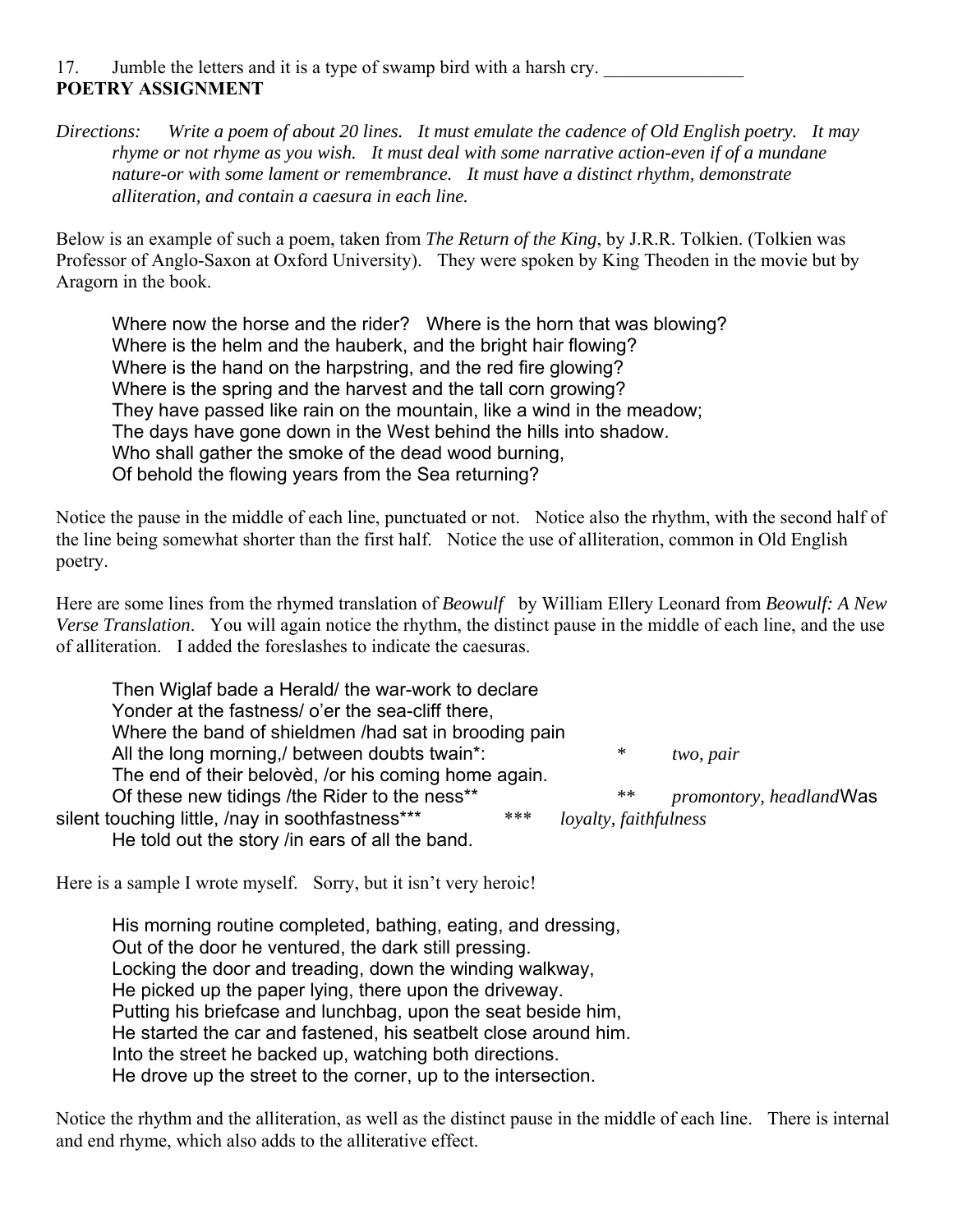## **POETRY ASSIGNMENT 2**

*Directions: Find a description of a hero, heroic action, or battle scene from some other literary source. DO NOT use the excerpts from the Iliad contained in the textbook. Copy it and bring it to class. Be prepared to present it to the other students. Limit your excerpt to about 30 lines.*

Here is an example from *Horatius at the Bridge*, by Thomas Babington, Lord Macaulay. It is the story of Horatius and his two friends, Herminius and Spurius Lartius, who defend a bridge across the Tiber River against an enemy attack.

But, hark! The cry is Astur: And lo! The ranks divide: And the great lord of Luna Comes with his stately stride. Upon his ample shoulders Clangs loud the fourfold shield, And in his hand he shakes the brand\* Which none but he can wield.

*\* sword*

Then, whirling up his broad sword With both hands to the height, He rushed upon Horatius, And smote with all his might. With shield and blade Horatius Right deftly turned the blow. The blow, though turned, came yet too nigh; It missed his helm, but gashed his thigh. The Tuscans raised a joyful cry To see the red blood flow.

He reeled, and on Herminius He leaned one breathing space, Then, like a wildcat mad with wounds, Sprang right at Astur's face. Through teeth and skull and helmet So fierce a thrust he sped, The good sword stood a handsbreadth out Behind the Tuscan's head.

### **COMPOSITION ASSIGNMENT**

*Directions: Choose a hero of legend/literature/history. Write a paragraph detailing what action that person took to make him/her a hero. Explain the motivation the hero had; that is, what purpose did he/she have. Tell what weakness or fault the hero might have had. DO NOT use the Iliad.*

Since you **CANNOT USE** the *Iliad*, here is my own example concerning Achilles:

In the exalted realm of heroes, none stands out more than Achilles. Commander of the Myrmidon forces that fought in the Trojan War, Achilles was widely acclaimed as the greatest warrior who ever lived. Achilles had it all: noble birth, semi-divine origins, fighting skill, and the loyalty of the men he led. The *Iliad* is largely about Achilles and his quarrel with Agamemnon over a woman taken as a war-prize. Achilles fought in the war largely for his own fame, which could be viewed as a weakness. It is this pride that put him at odds with Agamemnon and cost the lives of many warriors when he refused to fight for the Greeks. Despite this, when he finally returned to battle to avenge the death of his friend Patroclus at the hands of the Trojan hero Hector, he defeated Hector, demoralizing the Trojans. Achilles is a hero in a Nietzschean sense: the pure warrior, the one who fights for the sake of his own beliefs and values, without fear or pity.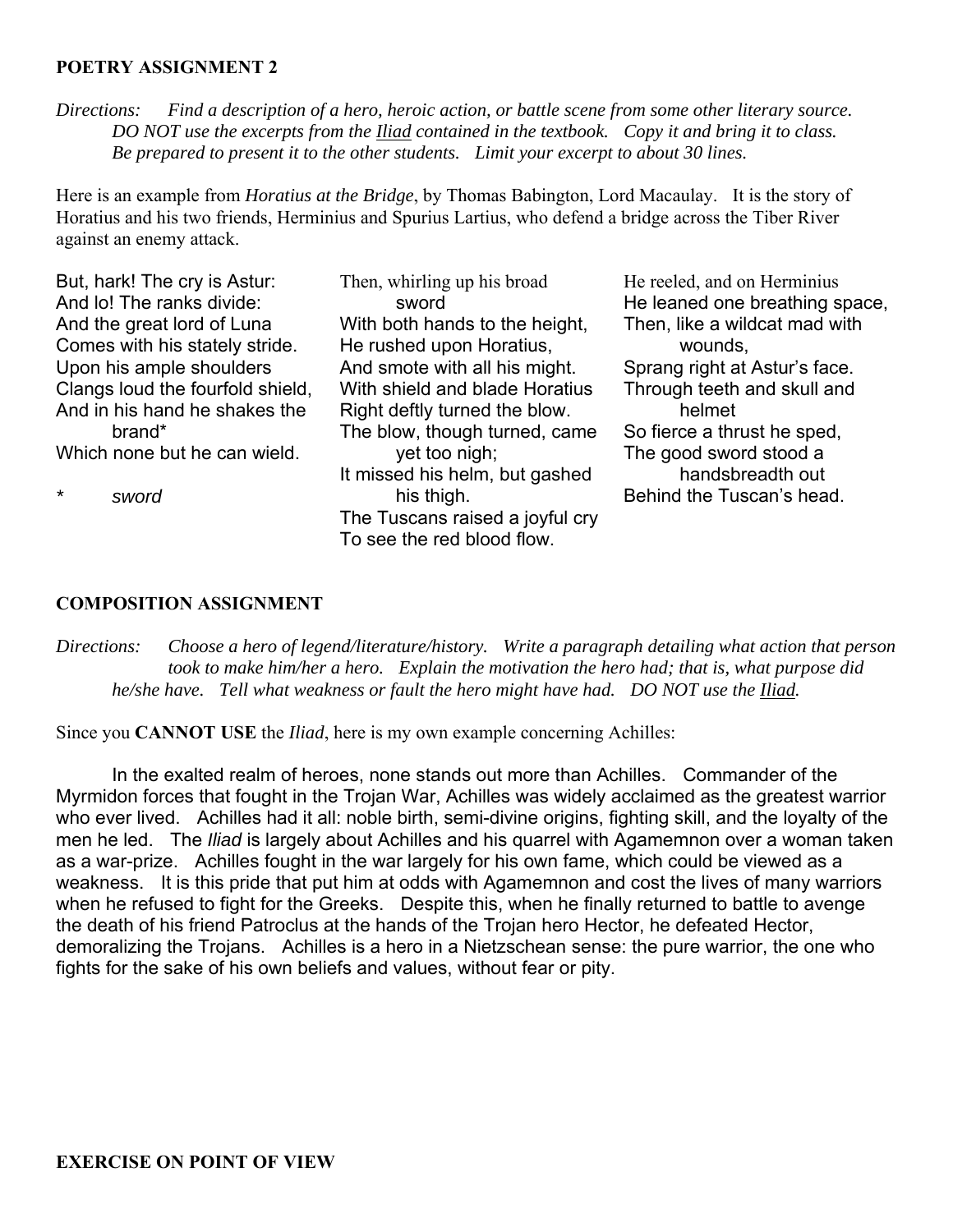# *Directions: Classify the point of view:*

- 01. He stared stupidly down at his boot, now firmly nailed to the wall on which he stood. He had been framing, and with his usual carelessness, he had fired a nail through the very toe of his boot.
- A. First person omniscient
- b. Second person omniscient
- c. Third person limited
- 02. He sat at his desk typing an exercise for his classes. Pausing briefly, he tried to think of something to write. Finally, he wrote about writing an exercise for his classes, hoping the exercise would be
- effective. A. Third person omniscient
- b. Second person limited
- c. Third person limited
- 03. We trudged on through the dripping, clinging, stinking jungle. Exhaustion weighed heavily on us all. We wondered how long it would be until we came to something we would recognize. All of us
- regretted having started this whole trek.
- A. First person omniscient
- b. Second person limited
- c. Third person limited
- 04. First, decide on an opening statement that will get the attention of your reader. Then connect that to the rest of the story. Be sure that you include the title and author in the first paragraph.
- A. Third person omniscient
- b. Second person limited
- c. Third person limited
- 05. She stepped out of the shower and dried off. Taking the shower cap off her head, she brushed her hair. Going to the closet, she stood for several minutes looking at her selection of clothing. Finally, she settled on a silky black blouse and a plaid skirt.
- A. Third person limited
- b. Second person limited
- c. First person limited

# **EXERCISE ON FIGURATIVE LANGUAGE**

*Directions: Classify the following as simile, metaphor, metonymy, personification, hyperbole, or irony:*

- 01. "Great effort!" she snapped as she returned the report that was a sea of red ink corrections.
- 02. The lawn was a green sea flowing between the rock gardens along the fenceline.
- 03. A torrent of silky black waves framed her pale face.
- 04. The clouds were like great billowy-sailed ships sailing across a blue sea.
- 05. Countless magazines lay piled on the tables in the office.
- 06. A cold merciless wind tore at their clothes, its sharp fingers prying into any openings they could find.
- 07. Her flawless skin was like translucent white porcelain.
- 08. The news was as a slap in the face to him; he paled and sat down heavily.
- 09. The box of literature books must have weighed a ton!
- 10. Night laid her oppressive hand on the world, smothering light and hope.

# **EXERCISES ON PREFIXES AND SUFFIXES**

*Directions: Match the prefixes or suffixes to their meanings by writing the letter of the meaning by the prefix*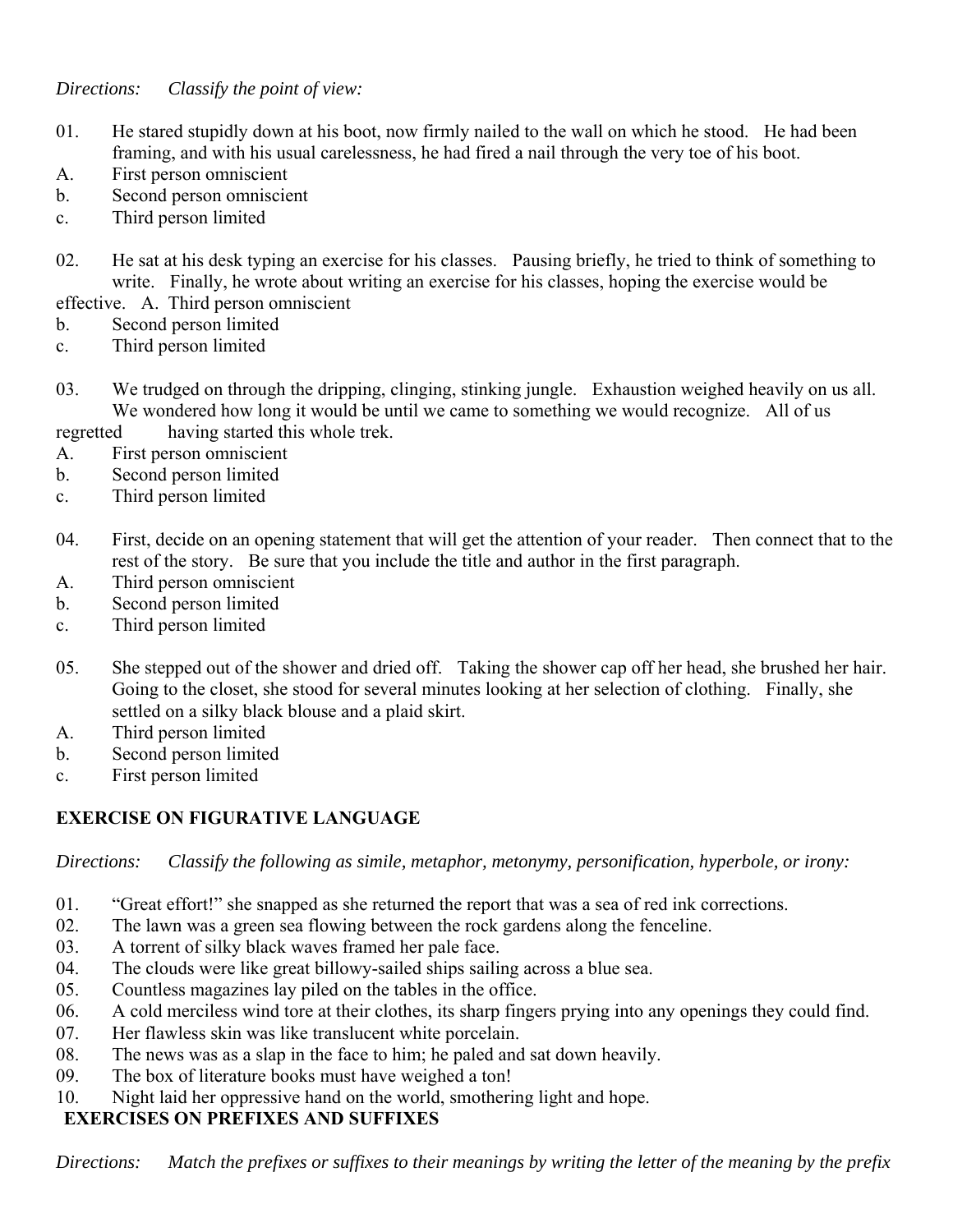- 01. -d -ed
- 02. -ing
- 03. -or -er -ist
- 04. mis-05. re-
- 06. under- sub-
- 07. over- super-
- 08. -able -ible
- 09. -ward
- 10. -er -est
- 11. -ly
- 12. mid-
- $13.$  -ful -ous
- 14. -un -in -im -il
- 15. -al
- 16. -ary
- 17. -ment -tion -ness
- 18. -less
- 19. dis-
- 20.  $-y$   $-$ ish

a. Attached to verbs to form nouns; "state, quality or instance of being"

b. Attached to an adjective to form an adverb; "in such a manner"

c. Used to form the past tense and sometimes past participle of a verb

- d. "Having the capacity or capability of"; "worthy  $\alpha$ <sup>"</sup>
- e. "Full of"; "having"
- f. "Wrong"; "wrongly"; "bad"; "badly"
- g. "In the middle or center of"
- h. "Cause to be the opposite of"; "not"
- I. "One who does or makes"
- j. "Not"; "reverse"
- k. "In the direction or sequence of"
- l. "The act or process of"
- m. "Under"; "less than"; "beneath"
- n. "Related to"; "suggestive of"; "somewhat like"
- o. "Back"; "again"
- p. "Lacking"; "not having"; "without"
- q. "Above"; "more than"

r. Added to adjectives to form the comparative and superlative forms

- s. Attached to a verb to form the present participle; also forms the gerund (noun)
- t. "Related to"; "connected to"

*Directions: Use the affixes above to complete these words: (some possible spelling changes!)*

manage (3 letters)

- 01. Custom (3 letters)
- 02. Erudite (4 letters)
- 03. Open (4 letters)
- 04. hegotiate(2 letters)
- 05. believe (3 letters)
- 06. Understand (4 letters)
- 07. possible (2 letters)
- 08. **\_\_\_\_**day (3 letters)
- 09. *intentional*
- 10. Wary (4 letters)
- 11. Danger (3 letters)
- 12. Pain (3 letters) 13. Read<sub>(4 letters)</sub>
- 14. **functional (3 letters)**
- 15. active (4 letters)
- 16. active (5 letters)
- 17. Shiny (4 letters)
- 18. Down (4 letters)
- 19. Collect (4 letters)